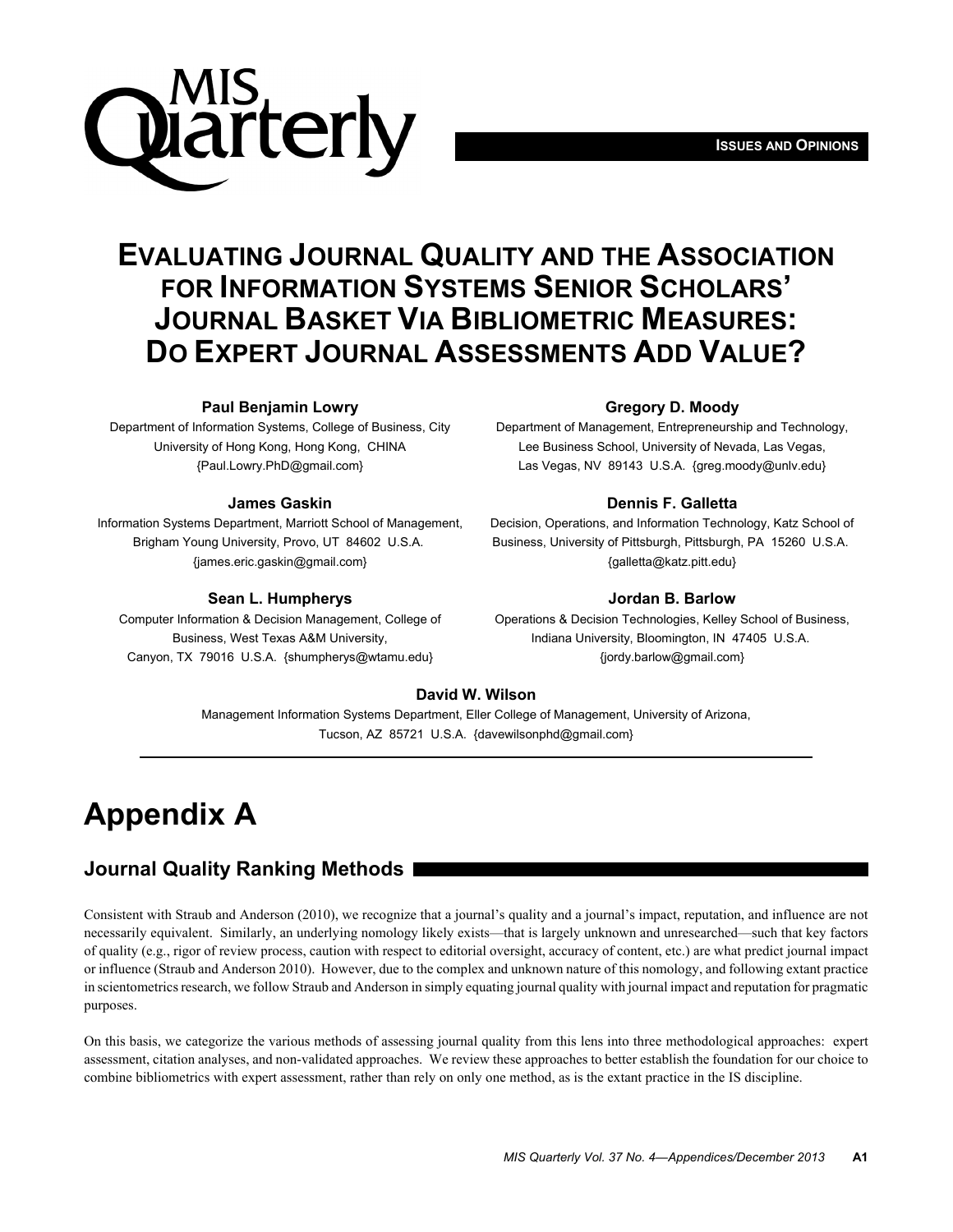# *Approach 1: Bibliometric Methods for Assessing Journal Quality*

Bibliometric journal-ranking methods typically use citation analysis of a journal's articles to assess the journal's overall contribution to science and, subsequently, use this contribution as a surrogate for journal quality (Straub and Anderson 2010). For convenience, such methods typically limit the citation window to two or three years after the article's publication (Allen et al. 2009; Fersht 2009; González-Pereira et al. 2010); however, more recently, citation methods have considered longer windows such as five years (Straub and Anderson 2010). The advantages of bibliometric methods include simplicity, objectivity, and widespread use across most disciplines (McVeigh 2004; Meho 2007; Sombatsompop and Markpin 2005).

However, bibliometric journal-ranking approaches have several drawbacks. One limitation is that they require an index database, such as Scopus™ or Thomson's ISI Web of Knowledge™. These index databases are necessarily limited in scope—completely excluding many journals of lesser quality or of unproven quality (i.e., newer journals) (Straub and Anderson 2010); however, articles in these omitted journals are still cited—some heavily so (Harvey et al. 2007). Another criticism of bibliometric measures is that a window of two or three years discounts long-term contribution (Straub and Anderson 2010). Allen et al. (2009) found that many highly rated articles are not cited in the first three years but instead become highly cited after three years. Because of this scope limitation, bibliometric approaches tend to downplay the long-term scientific contribution of certain articles (Allen et al. 2009; Fersht 2009) and, consequently, downplay the contribution and subsequent judged quality of the journals in which these deflated articles are published. For these reasons, Straub and Anderson assert that a five-year window is more appropriate than a two-year window.

Other potential issues with bibliometric approaches include the following (Harvey et al. 2007): differences in how fields use citation chains (some use lengthy chains, others favor short chains), herding (similar sets of highly cited articles are repeated for articles in a discipline), content bias (review-oriented journals are cited more heavily than journals that publish original research), journal editors who promote artificial journal self-citation, and differences in maturity of fields. These latter issues explain why leading scientometrics research has recently established that bibliometrics are highly appropriate for comparing journals *within* a discipline but highly inappropriate for comparing journals *between* disciplines (Harvey et al. 2007; Leydesdorff 2008).

We alleviate many of the above-mentioned drawbacks by using multiple bibliometrics, which approach we address in the methodology section. Nevertheless, journal-ranking experts outside the IS discipline have increasingly concluded that the best overall approach is to combine journal bibliometrics with expert assessment of journal quality (e.g., Allen et al. 2009; Butler 2008; Harnad 2008; Harvey et al. 2007; Mingers and Harzing 2007).

# *Approach 2: Expert Assessment of Journal Quality*

Studies using expert assessment of journal quality add important qualitative information and judgment that cannot be directly reflected in bibliometric indicators that solely consider impact—including an expert's knowledge of editorial practices, familiarity with a journal's peerreview process, judgment of the credentials of a journal's editorial board, and so on (Straub and Anderson 2010). The IS field uses this approach extensively (e.g., Hamilton and Ives 1980; Lowry et al. 2004; Mylonopoulos and Theoharakis 2001; Peffers and Ya 2003). Through an extensive empirical analysis, Lewis et al. (2007) demonstrated that the best IS journal-ranking studies using expert opinion in a recent 10 year period (i.e., Hardgrave and Walstrom 1997; Lowry et al. 2004; Mylonopoulos and Theoharakis 2001; Peffers and Ya 2003; Walstrom and Hardgrave 2001; Whitman et al. 1999) displayed a remarkable degree of measurement validity and reliability.

The greatest limitation of expert rankings is that they do not consider a journal's actual impact on science. Accordingly, researchers increasingly call for the combined use of bibliometrics with expert rankings. Another limitation of expert assessment is that because the IS field is relatively new and dynamic, the quality of many of its journals is in a constant state of flux. As a result, newer, quality journals can rise quickly in assessed reputation—as occurred with *JAIS*, *ISJ*, and *EJIS* (Lowry et al. 2004). Thus, newer IS journals have been absent in most expert ranking studies, thereby making a comparison to older journals difficult. For example, only three rankings include all of the following IS journals in the same study: *MISQ*, *ISR*, *JMIS*, *DSS*, *I&M*, *EJIS*, *JAIS*, and *ISJ* (Lowry et al. 2004; Mylonopoulos and Theoharakis 2001; Peffers and Ya 2003). An easy solution to this problem is to conduct periodic expert-ranking studies (Lowry et al. 2004). Given the changes in the IS field and the recent controversies regarding the AIS Senior Scholars' recommendation of the SenS-6/SenS-8 baskets, a current assessment of expert opinion is warranted.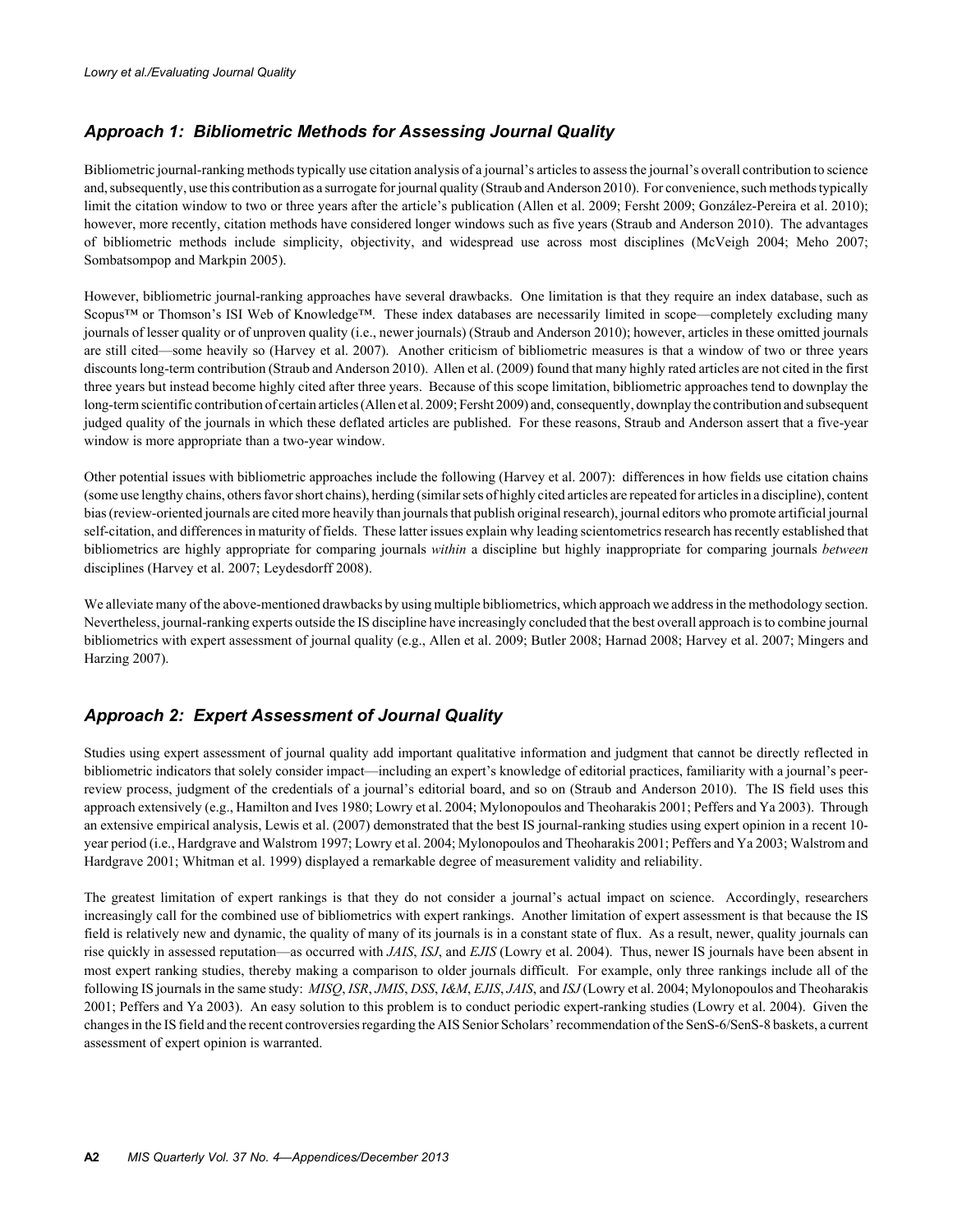# *Approach 3: Other Approaches*

Researchers use other approaches less frequently because of issues in the designs of the approaches that lead to multiple validity and generalizability concerns. A common but questionable practice is the use of a department- or college-specific journal-ranking list for institutionspecific needs. Not surprisingly, this approach typically yields lists that are highly politicized and thus lack validity and generalizability; such lists often conveniently focus on journals in which the work of associated senior faculty has been published (Harvey et al. 2007).

A second recently proposed approach is to rank journals on the basis of the ranked quality of the institutions with which the authors publishing in the journals are associated (Author Affiliation Index, or AAI) (Ferratt et al. 2007). One potential concern regarding this approach is that it shifts too much of the quality assessment away from the quality of the journal content to the quality of the authors' associated institutions. The logical fallacy here should be clear: although positive correlations exist between institution quality and article quality, a higher-quality institution does not guarantee higher-quality articles.

With AAI, it is also possible that the relationships discovered are tautological. How do we know the best schools? At least one way is to determine the journals in which they publish. How do we know the best journals? The tautology is that the AAI method says we know this by knowing where the best schools publish.

A final, more accepted approach is to simply average all previous journal rankings into one index (Rainer and Miller 2005). We believe this approach can be useful for highly stable fields. However, we are concerned with the application of this averaging approach to IS journal rankings for three reasons:

- (1) Virtually every IS journal-ranking study to date has used a different methodology and inclusion criteria for the selected journals and respondents (e.g., some included non-IS journals, some did not); thus, the average is not from the same baseline conditions.
- (2) Most previous IS journal rankings used only North American respondents, so the average was biased toward these respondents.
- (3) The IS field and its associated journals have been in a period of rapid growth and quality improvement; thus, creating an average of rankings over a decade obfuscates contemporary knowledge of IS journal quality.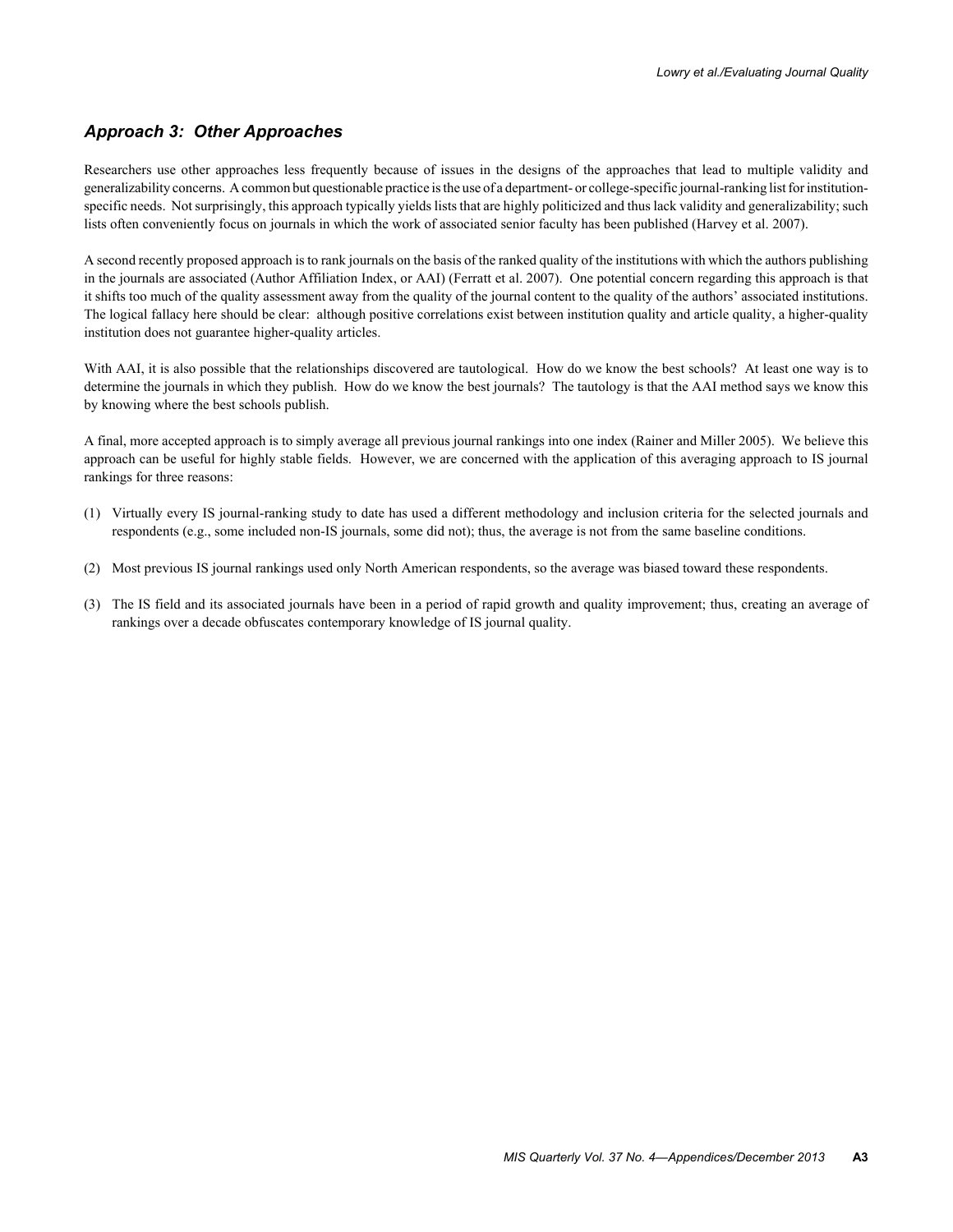# **Appendix B**

# **Inclusion/Exclusion Decisions in Final Analysis of IS Journals**

| Table B1. Justification for Inclusion/Exclusion Decisions in Final Analysis of Journals |                           |                             |                            |                                     |                          |                                        |                          |                                                     |                                  |            |                  |                                             |
|-----------------------------------------------------------------------------------------|---------------------------|-----------------------------|----------------------------|-------------------------------------|--------------------------|----------------------------------------|--------------------------|-----------------------------------------------------|----------------------------------|------------|------------------|---------------------------------------------|
| Name                                                                                    | Abbreviation              | (Rainer and Miller<br>2005) | 2004)<br>ಹ<br>τó<br>(Lowry | and<br>(Katerattanakul<br>Han 2003) | (Peffers and Ya 2003)    | (Mylonopoulos and<br>Theoharakis 2001) | 1999)<br>(Whitman et al. | (Hardgrave and<br>Walstrom 1997)<br><b>Walstrom</b> | (Walstrom and<br>Hardgrave 2001) | S Journal? | Cut?<br>$Top-40$ | Justification (if<br>applicable)            |
| Academy of Management Journal                                                           |                           | 25                          | $\overline{\phantom{0}}$   | $\overline{\phantom{0}}$            | $\qquad \qquad -$        | 17                                     | $\overline{\phantom{0}}$ | 15                                                  | 14                               | ${\sf N}$  | n/a              | Primarily management                        |
| Academy of Management Review                                                            |                           | 32                          | $\overline{\phantom{0}}$   |                                     | $\overline{\phantom{0}}$ | 22                                     | $\qquad \qquad -$        | 19                                                  | 16                               | ${\sf N}$  | n/a              | Primarily management                        |
| <b>ACM Computing Surveys</b>                                                            |                           | 20                          | $\overline{\phantom{0}}$   | 12                                  | $\qquad \qquad -$        | 24                                     | 14                       | 14                                                  | 10                               | ${\sf N}$  | n/a              | Primarily CS                                |
| <b>ACM SIG Publications</b>                                                             |                           | 27                          | $\overline{\phantom{0}}$   |                                     | $\overline{\phantom{0}}$ | 26                                     | 33                       | $\overline{\phantom{0}}$                            | $\overline{\phantom{0}}$         | N          | n/a              | Will not rank large<br>aggregates like this |
| <b>ACM Transactions on Database</b><br>Systems                                          |                           | 15                          | $\overline{\phantom{0}}$   | 10                                  | $\overline{\phantom{0}}$ | $\overline{\phantom{0}}$               |                          | 11                                                  | 6                                | N          | n/a              | <b>Primarily CS</b>                         |
| <b>ACM Transactions on Information</b><br>Systems                                       |                           | 9                           | —                          |                                     | 39                       | $\overline{\phantom{0}}$               |                          | —                                                   | $\overline{\phantom{0}}$         | N          | n/a              | <b>Primarily CS</b>                         |
| <b>ACM Transactions on MIS</b>                                                          | <b>ACM</b><br><b>TMIS</b> |                             | $\overline{\phantom{0}}$   |                                     | $\overline{\phantom{0}}$ | $\overline{\phantom{0}}$               |                          |                                                     |                                  | Y          | Y                | Write-in by several<br>experts, top-40      |
| <b>Administrative Science Quarterly</b>                                                 |                           | 24                          | $\overline{\phantom{0}}$   |                                     | —                        | 21                                     | $\overline{\phantom{0}}$ | 16                                                  | $\overline{\phantom{0}}$         | ${\sf N}$  | n/a              | Primarily management                        |
| African J. of Information Systems                                                       | <b>AFJIS</b>              | $\overline{\phantom{0}}$    | $\overline{\phantom{0}}$   |                                     |                          | $\overline{\phantom{0}}$               |                          |                                                     | $\overline{\phantom{0}}$         | Y          | N                | Write-in; not ranked<br>before; not top-40  |
| Al Magazine                                                                             |                           |                             | $\overline{\phantom{0}}$   | 9                                   | $\overline{\phantom{0}}$ | $\overline{\phantom{0}}$               |                          | $\overline{\phantom{0}}$                            | $\overline{\phantom{0}}$         | N          | n/a              | Magazine; primarily CS                      |
| AIS Transactions on HCI                                                                 | AIS THCI                  | $\overline{\phantom{0}}$    | -                          |                                     | —                        | —                                      |                          |                                                     | $\overline{\phantom{0}}$         | Y          | Y                | Write-in by several<br>experts, top-40      |
| <b>All ACM Transactions</b>                                                             |                           | $\overline{\phantom{0}}$    | 10                         |                                     | $\overline{\phantom{0}}$ | 13                                     | 12                       | 17                                                  | $\overline{\phantom{0}}$         | N          | n/a              | Will not rank large<br>aggregates like this |
| All IEEE Transactions                                                                   |                           | $\overline{\phantom{0}}$    | 8                          |                                     | $\overline{\phantom{0}}$ | 6                                      | 9                        | 12                                                  | $\overline{\phantom{0}}$         | N          | n/a              | Will not rank large<br>aggregates like this |
| Australian Journal of Information<br><b>Systems</b>                                     | <b>AJIS</b>               | $\overline{\phantom{0}}$    | $\overline{\phantom{0}}$   |                                     | 25                       | 46                                     | $\overline{\phantom{0}}$ | —                                                   | $\overline{\phantom{0}}$         | Y          | Y                | n/a                                         |
| <b>Business Horizons</b>                                                                |                           | $\overline{\phantom{0}}$    | $\overline{\phantom{0}}$   |                                     | $\overline{\phantom{0}}$ | $\overline{\phantom{0}}$               | $\overline{\phantom{0}}$ | $\overline{\phantom{0}}$                            | 25                               | N          | n/a              | Primarily management                        |
| California Management Review                                                            |                           | $\overline{\phantom{m}}$    | $\overline{\phantom{0}}$   |                                     | $\overline{\phantom{0}}$ | $\overline{\phantom{0}}$               |                          | $\overline{\phantom{0}}$                            | $\overline{\phantom{0}}$         | ${\sf N}$  | n/a              | Primarily management                        |
| China J. of Information Systems                                                         | CJIS                      | —                           | $\overline{\phantom{0}}$   |                                     | -                        | $\overline{\phantom{0}}$               |                          | —                                                   | —                                | Y          | N                | Write-in: not ranked<br>before; not top-40  |
| <b>Communication Research</b>                                                           |                           |                             |                            |                                     |                          |                                        |                          | 43                                                  | $\overline{\phantom{0}}$         | N          | n/a              | Primarily<br>communication                  |
| Communications of the ACM                                                               |                           | $\overline{c}$              | 5                          | 3                                   | -                        | $\overline{c}$                         | 3                        | 4                                                   | $\overline{\mathbf{c}}$          | ${\sf N}$  | n/a              | Magazine; primarily CS                      |
| Communications of the Association for<br><b>Information Systems</b>                     | CAIS                      | 23                          |                            |                                     | 5                        | 18                                     |                          |                                                     |                                  | Y          | Y                | n/a                                         |
| Communications of the International<br>Information Management Association               | <b>CIIMA</b>              | $\overline{\phantom{0}}$    | $\overline{\phantom{0}}$   |                                     |                          | $\overline{\phantom{0}}$               |                          |                                                     | $\overline{\phantom{0}}$         | Y          | N                | Write-in; not ranked<br>before; not top-40  |
| <b>Computer Decisions</b>                                                               |                           | $\overline{\phantom{m}}$    | $\overline{\phantom{0}}$   |                                     | $\overline{\phantom{0}}$ | $\overline{\phantom{0}}$               |                          | $\overline{\phantom{0}}$                            | 27                               | N          | n/a              | <b>Primarily CS</b>                         |
| Computer Journal                                                                        |                           | $\overline{\phantom{m}}$    | $\overline{\phantom{0}}$   | 25                                  | $\overline{\phantom{m}}$ | 50                                     | 43                       | $\overline{\phantom{0}}$                            | $\overline{\phantom{0}}$         | N          | n/a              | Primarily CS                                |
| <b>Computers and Operations Research</b>                                                |                           | 17                          | $\overline{\phantom{0}}$   |                                     |                          | $\overline{\phantom{0}}$               | 24                       | —                                                   | $\overline{\phantom{0}}$         | N          | n/a              | Primarily OR/OM                             |
| Computers in Human Behavior                                                             |                           | $\overline{\phantom{0}}$    | $\overline{\phantom{0}}$   |                                     | $\overline{\phantom{0}}$ | $\overline{\phantom{0}}$               |                          | 42                                                  |                                  | N          | n/a              | Primarily HCI journal                       |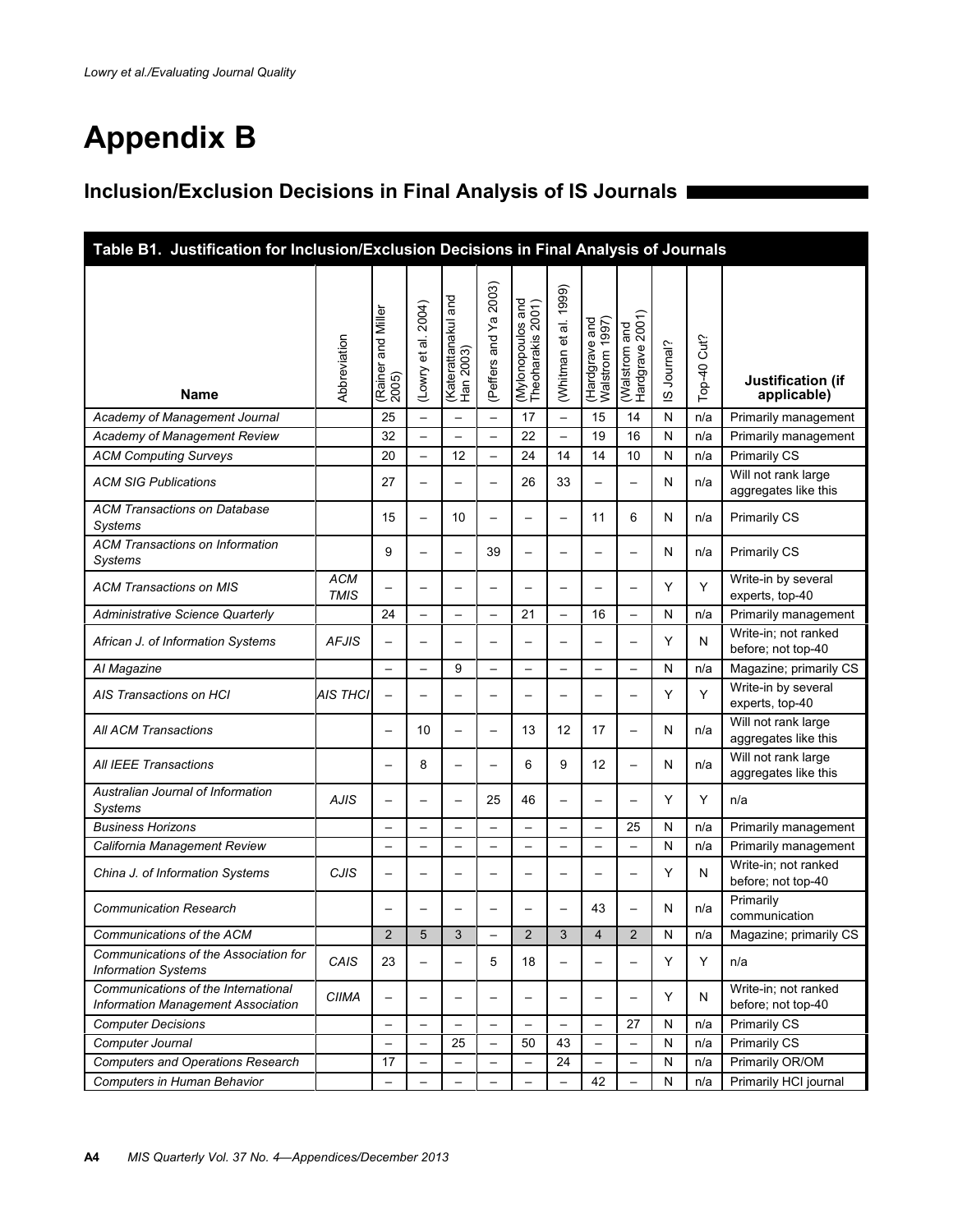| Table B1. Justification for Inclusion/Exclusion Decisions in Final Analysis of Journals (Continued) |                |                          |                          |                                  |                          |                                        |                          |                                  |                                  |            |          |                                            |
|-----------------------------------------------------------------------------------------------------|----------------|--------------------------|--------------------------|----------------------------------|--------------------------|----------------------------------------|--------------------------|----------------------------------|----------------------------------|------------|----------|--------------------------------------------|
|                                                                                                     |                |                          |                          |                                  |                          |                                        |                          |                                  |                                  |            |          |                                            |
|                                                                                                     |                |                          |                          |                                  | (Peffers and Ya 2003)    |                                        | 1999)                    |                                  |                                  |            |          |                                            |
|                                                                                                     |                |                          | 2004)                    | (Katerattanakul and<br>Han 2003) |                          | (Mylonopoulos and<br>Theoharakis 2001) |                          |                                  |                                  |            |          |                                            |
|                                                                                                     |                | and Miller               |                          |                                  |                          |                                        | et al.                   | (Hardgrave and<br>Walstrom 1997) |                                  |            |          |                                            |
|                                                                                                     | Abbreviation   |                          | (Lowry et al.            |                                  |                          |                                        |                          |                                  |                                  | S Journal? | Cut?     |                                            |
|                                                                                                     |                | (Rainer                  |                          |                                  |                          |                                        | (Whitman                 |                                  |                                  |            | $Top-40$ | Justification (if                          |
| <b>Name</b>                                                                                         |                | 2005)                    |                          |                                  |                          |                                        |                          |                                  | (Walstrom and<br>Hardgrave 2001) |            |          | applicable)                                |
| <b>Computer-Supported Cooperative</b><br>Work                                                       |                | $\overline{\phantom{0}}$ | —                        | $\overline{\phantom{0}}$         | 36                       | $\overline{\phantom{0}}$               |                          | $\overline{\phantom{0}}$         | <u>.</u>                         | Ν          | n/a      | Primarily<br>communication                 |
| Data Management                                                                                     |                | $\overline{\phantom{0}}$ | $\overline{\phantom{a}}$ | $\overline{\phantom{0}}$         | $\overline{\phantom{0}}$ | $\overline{\phantom{0}}$               | 37                       | $\overline{\phantom{0}}$         | 24                               | N          | n/a      | <b>Primarily CS</b>                        |
| <b>DATABASE</b>                                                                                     |                | 30                       | $\overline{\phantom{0}}$ | $\overline{\phantom{0}}$         | $\overline{\phantom{0}}$ | —                                      |                          | $\overline{\phantom{0}}$         | $\overline{\phantom{0}}$         | N          | n/a      | <b>Primarily CS</b>                        |
| Datamation                                                                                          |                | -                        | $\overline{\phantom{0}}$ | $\overline{\phantom{0}}$         | $\overline{\phantom{0}}$ | —                                      | $\overline{\phantom{a}}$ | 51                               | 23                               | ${\sf N}$  | n/a      | Magazine                                   |
| <b>Decision Sciences</b>                                                                            |                | $\overline{7}$           | 6                        |                                  | $\overline{\phantom{0}}$ | 8                                      | 5                        | 6                                | 8                                | N          | n/a      | Primarily decision<br>science              |
| <b>Decision Support Systems</b>                                                                     | DSS            | 8                        | $\overline{7}$           | 20                               | $\overline{7}$           | 9                                      | 13                       | 10                               | 11                               | Y          | Y        | n/a                                        |
| Electronic Commerce Research and<br>Applications                                                    | <b>ECRA</b>    | $\overline{\phantom{0}}$ | $\overline{\phantom{0}}$ |                                  | 41                       | $\overline{\phantom{0}}$               |                          | $\overline{\phantom{0}}$         | $\overline{\phantom{0}}$         | Y          | Y        | n/a                                        |
| Electronic Government. An<br>International J.                                                       | ЕG             | $\overline{\phantom{0}}$ |                          | $\overline{\phantom{0}}$         | $\overline{\phantom{0}}$ | $\overline{\phantom{0}}$               |                          | $\overline{\phantom{0}}$         | $\overline{\phantom{0}}$         | Y          | N        | Write-in: not ranked<br>before; not top-40 |
| Electronic J. of Information Systems                                                                |                |                          |                          |                                  |                          |                                        |                          |                                  |                                  |            |          | Write-in; not ranked                       |
| Evaluation                                                                                          | <b>EJISE</b>   | $\overline{\phantom{0}}$ | —                        |                                  | $\overline{\phantom{0}}$ | —                                      |                          | $\overline{\phantom{0}}$         | $\overline{\phantom{0}}$         | Y          | N        | before; not top-40                         |
| Electronic J. of Information Systems in<br><b>Developing Countries</b>                              | <b>EJISDC</b>  | $\overline{\phantom{0}}$ |                          |                                  |                          |                                        |                          | —                                |                                  | Y          | N        | Write-in; not ranked<br>before; not top-40 |
| <b>Electronic Markets</b>                                                                           | <b>EM</b>      |                          |                          | —                                | 29                       | 40                                     | $\overline{\phantom{0}}$ |                                  | $\overline{\phantom{0}}$         | Y          | Y        | n/a                                        |
| <b>Enterprise Information Systems</b>                                                               | <b>EIS</b>     | $\overline{\phantom{0}}$ |                          |                                  |                          | —                                      |                          | —                                | $\overline{\phantom{0}}$         | Y          | N        | Write-in; not ranked<br>before; not top-40 |
| Enterprise Modeling and Information<br>Systems Architectures, An<br>International J.                | EMISA          | —                        | —                        | —                                | $\overline{\phantom{0}}$ | —                                      |                          | —                                | $\overline{\phantom{0}}$         | Υ          | N        | Write-in; not ranked<br>before; not top-40 |
| E-services Journal                                                                                  | $e-SJ$         | $\overline{\phantom{0}}$ |                          |                                  | 45                       | —                                      |                          | $\overline{\phantom{0}}$         | $\overline{\phantom{0}}$         | Y          | Y        | n/a                                        |
| European Journal of IS                                                                              | <b>EJIS</b>    | 13                       | 11                       | 14                               | $\overline{4}$           | 11                                     |                          |                                  | $\overline{\phantom{0}}$         | Y          | Y        | n/a                                        |
| <b>European Journal of Operations</b><br>Research                                                   |                | —                        | -                        |                                  | $\overline{\phantom{0}}$ | 42                                     |                          |                                  | $\overline{\phantom{0}}$         | N          | n/a      | Primarily OR/OM                            |
| <b>Expert Systems Review</b>                                                                        |                |                          | $\qquad \qquad -$        |                                  | $\overline{\phantom{0}}$ | $\qquad \qquad -$                      | $\overline{\phantom{0}}$ | 38                               | $\overline{\phantom{0}}$         | ${\sf N}$  | n/a      | <b>Primarily CS</b>                        |
| <b>Expert Systems with Applications</b>                                                             |                |                          |                          | 24                               | $\overline{\phantom{0}}$ | $\overline{\phantom{0}}$               |                          | 34                               | $\overline{\phantom{0}}$         | N          | n/a      | Primarily CS                               |
| <b>Harvard Business Review</b>                                                                      |                | 6                        | 15                       | $\overline{\phantom{0}}$         | $\overline{\phantom{0}}$ | 7                                      | 6                        | 9                                | 9                                | N          | n/a      | Primarily management                       |
| Human-Computer Interaction                                                                          |                |                          |                          | 7                                |                          | $\overline{32}$                        |                          | 23                               |                                  | N          | n/a      | Primarily HCI                              |
| <b>IBM Systems Journal</b>                                                                          |                | 42                       |                          | 8                                |                          | 28                                     |                          | $\overline{\phantom{0}}$         | $\overline{\phantom{0}}$         | N          | n/a      | <b>Primarily CS</b>                        |
| <b>IEEE Computer</b>                                                                                |                | 19                       | 25                       | 16                               | $\qquad \qquad -$        | 19                                     | 11                       | $\qquad \qquad -$                | $\overline{\phantom{0}}$         | N          | n/a      | Magazine; primarily CS                     |
| <b>IEEE Software</b>                                                                                |                | 11                       | $\qquad \qquad -$        |                                  | $\qquad \qquad -$        | —                                      |                          |                                  | $\overline{\phantom{0}}$         | ${\sf N}$  | n/a      | Magazine; primarily CS                     |
| <b>IEEE Transactions on Computer</b>                                                                |                | 18                       | $\qquad \qquad -$        | $\overline{\phantom{0}}$         | $\overline{\phantom{0}}$ | $\qquad \qquad -$                      | $\qquad \qquad -$        | $\qquad \qquad -$                | $\overline{\phantom{0}}$         | N          | n/a      | <b>Primarily CS</b>                        |
| <b>IEEE Transactions on Knowledge and</b><br>Data Engineering                                       |                | —                        |                          |                                  |                          |                                        |                          |                                  | $\overline{\phantom{0}}$         | N          | n/a      | <b>Primarily CS</b>                        |
| <b>IEEE Transactions on SE</b>                                                                      |                | 10                       | 22                       | 5                                |                          |                                        |                          | 7                                | 5                                | N          | n/a      | <b>Primarily CS</b>                        |
| <b>IEEE Transactions on SMC</b>                                                                     |                | 14                       | $\qquad \qquad -$        |                                  | $\overline{\phantom{0}}$ |                                        |                          |                                  | —                                | N          | n/a      | <b>Primarily CS</b>                        |
| <b>INFOR</b>                                                                                        |                | $\overline{\phantom{0}}$ | $\overline{\phantom{0}}$ |                                  | $\overline{\phantom{0}}$ | —                                      |                          | 37                               | $\overline{\phantom{0}}$         | N          | n/a      | Not in print                               |
| Information & Management                                                                            | <b>1&amp;M</b> | 12                       | 9                        | 15                               | 5                        | 10                                     | 15                       | 20                               | 12                               | Υ          | Υ        | n/a                                        |
| Information & Organization                                                                          | <b>1&amp;O</b> | 40                       | 20                       | —                                | 28                       | 25                                     |                          | $\qquad \qquad -$                | $\overline{\phantom{0}}$         | Υ          | Υ        | n/a                                        |
| Information and Software Technology                                                                 |                | $\qquad \qquad -$        | $\qquad \qquad -$        | —                                | $\qquad \qquad -$        | $\qquad \qquad -$                      | 45                       | $\qquad \qquad -$                | —                                | N          | N        | <b>Primarily CS</b>                        |
| <b>Information Knowledge Systems</b><br>Management                                                  | <b>IKSM</b>    | —                        |                          |                                  |                          | —                                      |                          | —                                | —                                | Y          | N        | Write-in; not ranked<br>before; not top-40 |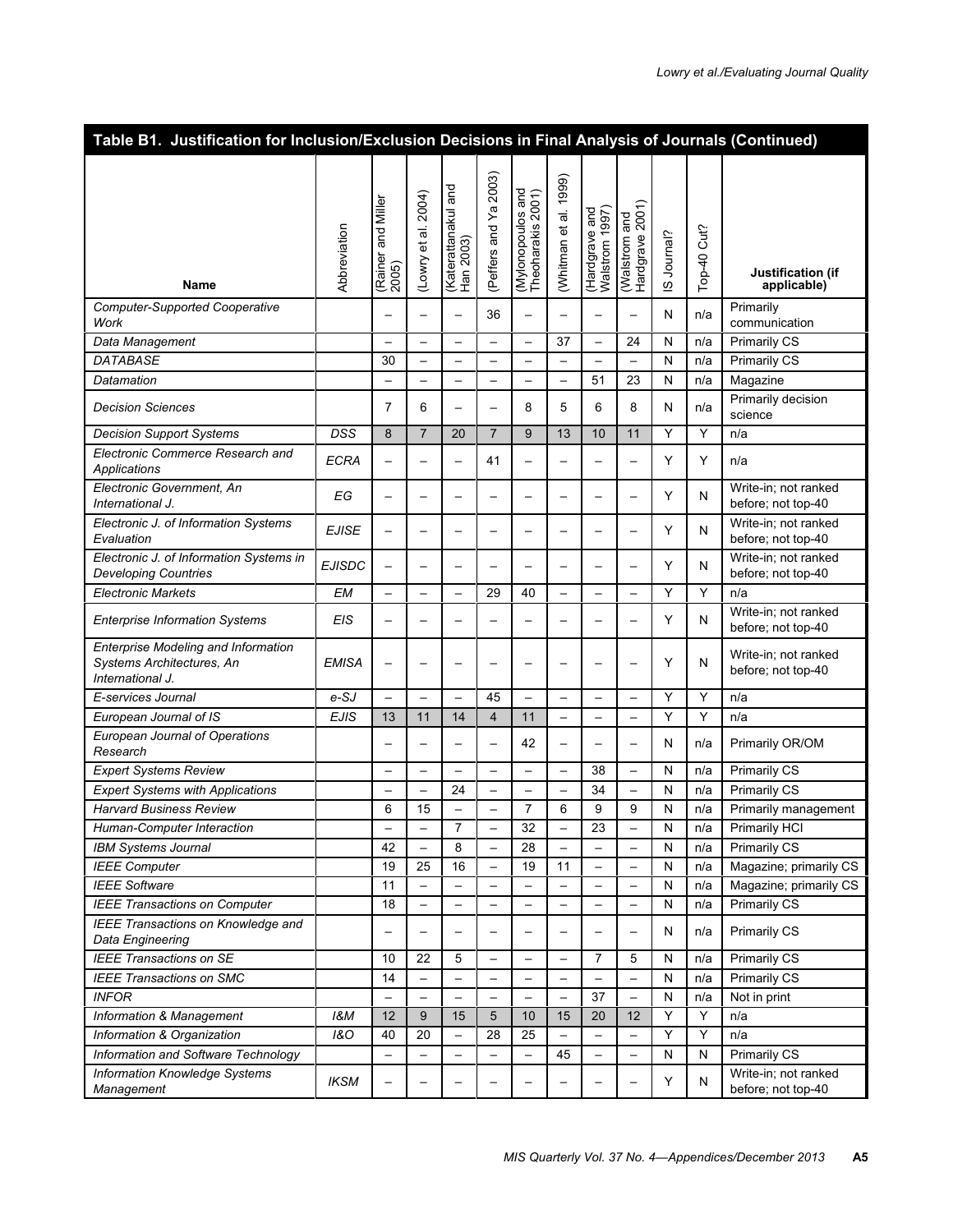| Table B1. Justification for Inclusion/Exclusion Decisions in Final Analysis of Journals (Continued) |                  |                                |                          |                                  |                          |                                        |                          |                                 |                                  |              |                  |                                               |
|-----------------------------------------------------------------------------------------------------|------------------|--------------------------------|--------------------------|----------------------------------|--------------------------|----------------------------------------|--------------------------|---------------------------------|----------------------------------|--------------|------------------|-----------------------------------------------|
| <b>Name</b>                                                                                         | Abbreviation     | and Miller<br>Rainer<br>(2005) | (Lowry et al. 2004)      | (Katerattanakul and<br>Han 2003) | 2003)<br>(Peffers and Ya | (Mylonopoulos and<br>Theoharakis 2001) | (Whitman et al. 1999)    | Hardgrave and<br>Walstrom 1997) | Hardgrave 2001)<br>(Walstrom and | S Journal?   | Cut?<br>$Top-40$ | Justification (if<br>applicable)              |
| Information Management & Computer<br>Security                                                       | <b>IM&amp;CS</b> | $\overline{\phantom{0}}$       | —                        |                                  | $\overline{\phantom{0}}$ | —                                      |                          | —                               | $\overline{\phantom{0}}$         | Y            | N                | Write-in; not ranked<br>before; not top-40    |
| Information Processing and<br>Management                                                            | IP&M             | $\overline{\phantom{0}}$       |                          |                                  | 46                       | —                                      | 35                       | —                               | $\overline{\phantom{0}}$         | Y            | N                | Not top-40                                    |
| <b>Information Research</b>                                                                         | IR               | $\overline{\phantom{0}}$       | $\overline{\phantom{0}}$ | $\overline{\phantom{0}}$         | 43                       | $\overline{\phantom{0}}$               | $\overline{\phantom{0}}$ | $\overline{\phantom{0}}$        | $\overline{\phantom{0}}$         | Y            | N                | Not top-40                                    |
| <b>Information Resources Management</b><br>Journal                                                  | <b>IRMJ</b>      | 50                             | —                        |                                  | 11                       | 38                                     | 31                       | 35                              | $\overline{\phantom{0}}$         | Y            | Y                | n/a                                           |
| <b>Information Sciences</b>                                                                         |                  | $\overline{\phantom{0}}$       | $\overline{\phantom{0}}$ |                                  | 24                       | $\overline{\phantom{0}}$               |                          | $\overline{\phantom{0}}$        | $\overline{\phantom{0}}$         | N            | n/a              | Primarily CS /<br><b>Information Sciences</b> |
| <b>Information Systems</b>                                                                          |                  | $\overline{\phantom{0}}$       | 21                       | 18                               | 21                       | $\overline{\phantom{0}}$               | $\overline{\phantom{0}}$ | $\overline{\phantom{0}}$        | $\overline{\phantom{0}}$         | $\mathsf{N}$ | n/a              | <b>Primarily CS</b>                           |
| Information Systems and eBusiness<br>Management                                                     | <b>ISeB</b>      | $\overline{\phantom{0}}$       |                          |                                  | $\overline{\phantom{0}}$ | —                                      |                          | $\overline{\phantom{0}}$        |                                  | Y            | N                | Write-in; not ranked<br>before; not top-40    |
| Information Systems Education J.                                                                    | <b>ISEJ</b>      |                                | —                        |                                  | $\overline{\phantom{0}}$ | —                                      |                          | $\overline{\phantom{0}}$        | _                                | Y            | N                | Write-in: not ranked<br>before; not top-40    |
| <b>Information Systems Frontiers</b>                                                                | <b>ISF</b>       |                                |                          | $\overline{\phantom{0}}$         | 18                       | $\overline{\phantom{0}}$               |                          | $\overline{\phantom{0}}$        | $\overline{\phantom{0}}$         | Y            | Y                | n/a                                           |
| Information Systems Journal                                                                         | ISJ              | 36                             | 13                       | 17                               | 10                       | 16                                     | 16                       | $\overline{\phantom{0}}$        | $\overline{\phantom{0}}$         | Y            | Y                | n/a                                           |
| <b>Information Systems Management</b>                                                               | <b>ISM</b>       | 43                             | $\overline{\phantom{0}}$ | 19                               | 35                       | 33                                     | 26                       | 30                              | 17                               | Y            | Υ                | n/a                                           |
| Information Systems Research                                                                        | ISR              | 3                              | $\overline{2}$           | $\overline{2}$                   | $\overline{2}$           | 3                                      | $\overline{\mathbf{4}}$  | $\overline{2}$                  | 3                                | Y            | Y                | n/a                                           |
| Information Technology & People                                                                     | IT&P             | $\overline{\phantom{0}}$       |                          |                                  | 15                       | 27                                     |                          | $\overline{\phantom{0}}$        | —                                | Y            | Y                | n/a                                           |
| Information Technology and<br>Management                                                            | IT&M             |                                | —                        |                                  | 27                       | —                                      |                          | $\overline{\phantom{0}}$        | $\overline{\phantom{0}}$         | Y            | Y                | n/a                                           |
| Infosytems                                                                                          |                  |                                |                          |                                  |                          | $\overline{\phantom{0}}$               |                          | $\overline{\phantom{0}}$        | 26                               | N            | n/a              | Not in print                                  |
| <b>Interfaces</b>                                                                                   |                  | 39                             |                          |                                  | $\overline{\phantom{0}}$ | 39                                     | 20                       | 28                              | 19                               | $\mathsf{N}$ | n/a              | Primarily OR/OM                               |
| International J. of Business<br><b>Information Systems</b>                                          | <b>IJBIS</b>     |                                | —                        |                                  | $\overline{\phantom{0}}$ | —                                      |                          | $\overline{\phantom{0}}$        | $\overline{\phantom{0}}$         | Y            | N                | Write-in; not ranked<br>before; not top-40    |
| International J. of Electronic<br>Commerce                                                          | <b>IJEC</b>      | $\overline{\phantom{0}}$       |                          |                                  | 12                       | 23                                     |                          | $\overline{\phantom{0}}$        | $\overline{\phantom{0}}$         | Υ            | Y                | n/a                                           |
| International J. of Enterprise<br><b>Information Systems</b>                                        | <b>IJEIS</b>     | $\overline{\phantom{0}}$       |                          |                                  |                          |                                        |                          |                                 |                                  | Y            | N                | Write-in; not ranked<br>before; not top-40    |
| International J. of Information and<br><b>Decision Sciences</b>                                     | <b>IJIDS</b>     |                                | $\overline{\phantom{0}}$ | $\overline{\phantom{0}}$         |                          | -                                      |                          | $\overline{\phantom{0}}$        | $\overline{\phantom{0}}$         | Υ            | N                | Write-in; not ranked<br>before; not top-40    |
| International J. of Information<br>Management                                                       | <b>IJIM</b>      | $\qquad \qquad -$              | $\overline{\phantom{0}}$ |                                  | 37                       | $\overline{\phantom{0}}$               |                          | —                               | $\overline{\phantom{0}}$         | Y            | N                | Not top-40                                    |
| International J. of Information System<br><b>Modeling and Design</b>                                | <b>IJISMD</b>    | $\overline{\phantom{0}}$       | $\overline{\phantom{0}}$ |                                  | $\overline{\phantom{0}}$ | $\overline{\phantom{0}}$               |                          | $\overline{\phantom{0}}$        | $\overline{\phantom{0}}$         | Y            | N                | Write-in; not ranked<br>before; not top-40    |
| International J. of Information<br>Technologies and Systems Approach                                | <b>IJITSA</b>    | $\qquad \qquad -$              | $\overline{\phantom{0}}$ |                                  | $\overline{\phantom{0}}$ | $\overline{\phantom{0}}$               |                          | $\overline{\phantom{0}}$        | $\overline{\phantom{0}}$         | Y            | N                | Write-in; not ranked<br>before; not top-40    |
| International J. of Intercultural<br><b>Information Management</b>                                  | <b>IJIIM</b>     |                                | $\overline{\phantom{0}}$ |                                  | $\overline{\phantom{0}}$ | $\overline{\phantom{0}}$               |                          | $\overline{\phantom{0}}$        | $\overline{\phantom{0}}$         | Y            | N                | Write-in; not ranked<br>before; not top-40    |
| International J. of Technology<br>Management                                                        | <b>IJTM</b>      | 41                             | $\overline{\phantom{0}}$ |                                  | $\overline{\phantom{0}}$ | $\overline{\phantom{0}}$               | 41                       | $\overline{\phantom{0}}$        | $\overline{\phantom{0}}$         | Y            | N                | Not top-40                                    |
| International Journal of Human-<br><b>Computer Studies</b>                                          |                  |                                | $\qquad \qquad -$        | 11                               | 42                       | 44                                     |                          | 22                              | $\overline{\phantom{0}}$         | N            | n/a              | Primarily HCI                                 |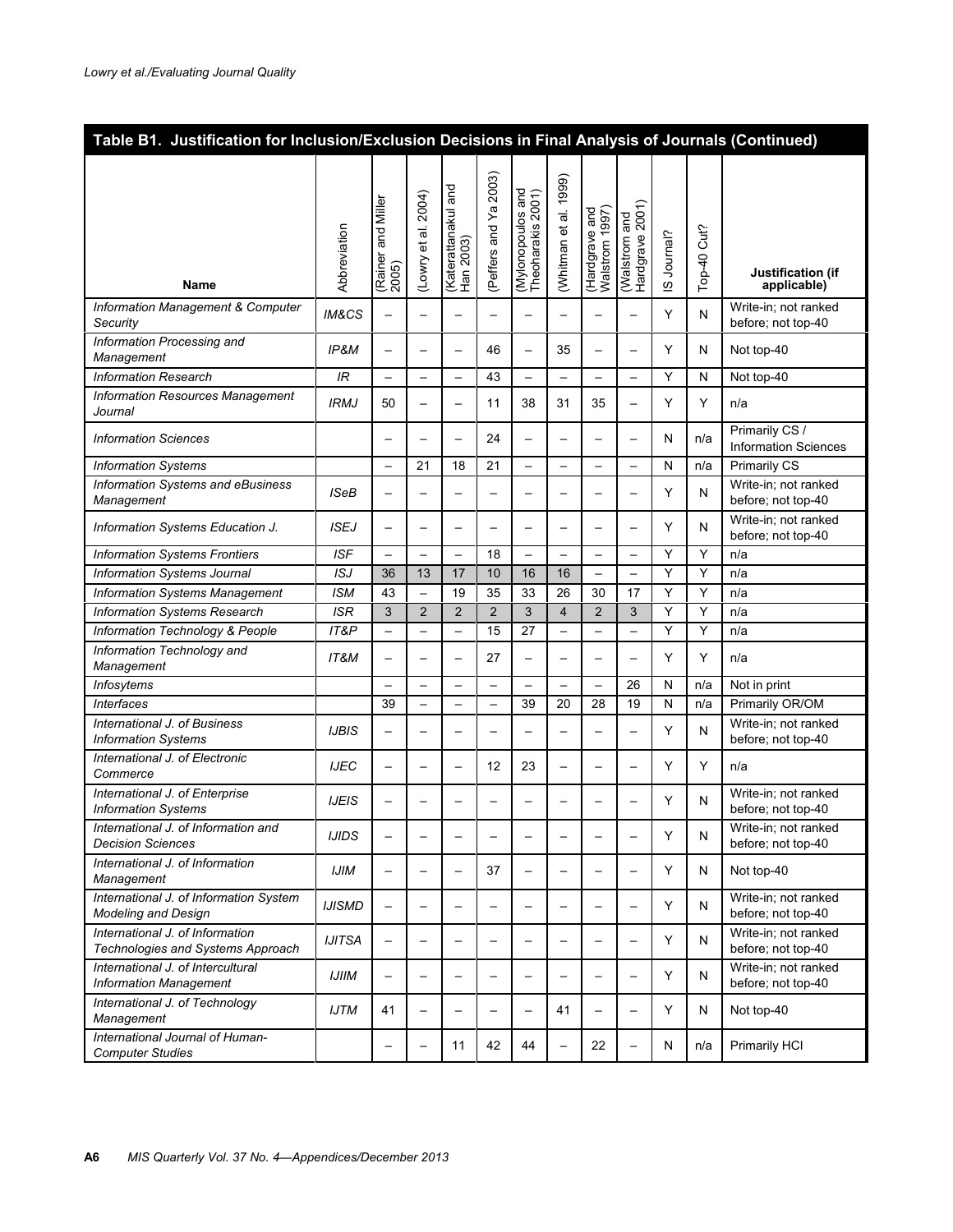| Table B1. Justification for Inclusion/Exclusion Decisions in Final Analysis of Journals (Continued) |               |                                |                          |                                  |                          |                                        |                          |                                                     |                                  |            |                  |                                            |
|-----------------------------------------------------------------------------------------------------|---------------|--------------------------------|--------------------------|----------------------------------|--------------------------|----------------------------------------|--------------------------|-----------------------------------------------------|----------------------------------|------------|------------------|--------------------------------------------|
| <b>Name</b>                                                                                         | Abbreviation  | and Miller<br>(Rainer<br>2005) | (Lowry et al. 2004)      | (Katerattanakul and<br>Han 2003) | (Peffers and Ya 2003)    | (Mylonopoulos and<br>Theoharakis 2001) | 1999)<br>(Whitman et al. | (Hardgrave and<br>Walstrom 1997)<br><b>Walstrom</b> | (Walstrom and<br>Hardgrave 2001) | S Journal? | Cut?<br>$Top-40$ | Justification (if<br>applicable)           |
| International Journal of Man-Machines<br><b>Studies</b>                                             |               | 34                             | $\overline{\phantom{0}}$ |                                  | $\overline{\phantom{0}}$ | 34                                     | 25                       | -                                                   | <u>.</u>                         | Ν          | n/a              | Now IJHCS (HCI<br>journal)                 |
| <b>Issues in Information Systems</b>                                                                | ISS           | $\overline{\phantom{0}}$       | <u>.</u>                 |                                  |                          | $\overline{\phantom{0}}$               |                          | $\overline{\phantom{0}}$                            | $\overline{\phantom{0}}$         | Y          | N                | Write-in; not ranked<br>before; not top-40 |
| J. of Education for Management<br><b>Information Systems</b>                                        | <b>JEMIS</b>  | 38                             | $\overline{\phantom{0}}$ |                                  | $\overline{\phantom{0}}$ | $\overline{\phantom{0}}$               | 39                       | $\overline{\phantom{0}}$                            | $\overline{\phantom{0}}$         | Y          | N                | Not in print                               |
| J. of Computer Information Systems                                                                  | <b>JCIS</b>   | $\qquad \qquad -$              | 23                       | 26                               | 13                       | 41                                     | 22                       | 27                                                  | 22                               | Υ          | Y                | n/a                                        |
| J. of Database Management                                                                           | <b>JDM</b>    | $\qquad \qquad -$              | $\overline{\phantom{0}}$ | $\overline{\phantom{0}}$         | 14                       | $\overline{\phantom{0}}$               | 19                       | 26                                                  | $\overline{\phantom{0}}$         | Y          | Y                | n/a                                        |
| J. of Enterprise Information<br>Management                                                          | JEIM          |                                | —                        |                                  | —                        | $\overline{\phantom{0}}$               |                          | —                                                   |                                  | Y          | N                | Write-in; not ranked<br>before; not top-40 |
| J. of Global Information Management                                                                 | <b>JGIM</b>   | $\overline{\phantom{0}}$       | —                        | $\qquad \qquad -$                | 19                       | —                                      |                          | $\qquad \qquad -$                                   |                                  | Y          | Y                | n/a                                        |
| J. of Global IT Management                                                                          | <b>JGITM</b>  | $\qquad \qquad -$              | —                        |                                  | 23                       | —                                      |                          | $\overline{\phantom{0}}$                            | —                                | Y          | Y                | n/a                                        |
| J. of Information Privacy and Security                                                              | <b>JIPS</b>   | $\overline{\phantom{0}}$       | —                        |                                  | —                        | $\overline{\phantom{0}}$               |                          | —                                                   | <u>.</u>                         | Y          | N                | Write-in; not ranked<br>before; not top-40 |
| J. of Information System Security                                                                   | <b>JISS</b>   | $\overline{\phantom{0}}$       |                          |                                  | —                        |                                        |                          | —                                                   |                                  | Y          | N                | Write-in; not ranked<br>before; not top-40 |
| J. of Information Systems and<br><b>Technology Management</b>                                       | <b>JISTEM</b> | $\overline{\phantom{0}}$       | —                        |                                  | —                        | $\overline{\phantom{0}}$               |                          |                                                     | $\overline{\phantom{0}}$         | Y          | N                | Write-in; not ranked<br>before; not top-40 |
| J. of Information Systems Applied<br>Research                                                       | <b>JISAR</b>  | $\overline{\phantom{0}}$       | —                        |                                  |                          | $\overline{\phantom{0}}$               |                          |                                                     | —                                | Y          | N                | Write-in; not ranked<br>before; not top-40 |
| J. of Information Systems Education                                                                 | <b>JISE</b>   | 33                             | —                        | $\qquad \qquad -$                | 31                       | —                                      | 36                       | 41                                                  | $\qquad \qquad -$                | Υ          | Υ                | n/a                                        |
| J. of Information Technology                                                                        | JIT           | $\qquad \qquad -$              | —                        | 23                               | 40                       | $\overline{\phantom{0}}$               |                          | $\qquad \qquad -$                                   |                                  | Y          | Y                | n/a                                        |
| J. of Information Technology Case<br>and Application Research                                       | <b>JITCAR</b> |                                | —                        |                                  | 33                       | $\overline{\phantom{0}}$               |                          | -                                                   | $\overline{\phantom{0}}$         | Y          | Υ                | Write-in by several<br>experts, top-40     |
| J. of Information Technology for<br>Development                                                     | <b>ITD</b>    | $\overline{\phantom{0}}$       | —                        |                                  | -                        | $\overline{\phantom{0}}$               |                          | -                                                   | -                                | Y          | N                | Write-in; not ranked<br>before; not top-40 |
| J. of Information Technology<br>Management                                                          | <b>JITM</b>   | 36                             | $\overline{\phantom{0}}$ |                                  | $\overline{\phantom{0}}$ | $\overline{\phantom{0}}$               | 38                       | $\overline{\phantom{0}}$                            | $\overline{\phantom{0}}$         | Y          | Y                | n/a                                        |
| J. of Information Technology Theory<br>and Applications                                             | <b>JITTA</b>  | $\overline{\phantom{0}}$       |                          |                                  | 26                       |                                        |                          |                                                     |                                  | Y          | Υ                | n/a                                        |
| J. of Information, Technology, and<br>Organizations                                                 | <b>JITTO</b>  |                                |                          |                                  |                          |                                        |                          |                                                     |                                  | Y          | N                | Write-in; not ranked<br>before; not top-40 |
| J. of International Technology and<br><b>Information Management</b>                                 | <b>JITIM</b>  | 45                             | $\overline{\phantom{0}}$ |                                  | $\overline{\phantom{0}}$ | $\overline{\phantom{0}}$               | 42                       | $\overline{\phantom{0}}$                            | —                                | Y          | Y                | Write-in by several<br>experts, top-40     |
| J. of Management Information<br><b>Systems</b>                                                      | <b>JMIS</b>   | 5                              | 3                        |                                  | 3                        | $\overline{4}$                         | $\overline{7}$           | 5                                                   | $\overline{7}$                   | Y          | Y                | n/a                                        |
| J. of Management Systems                                                                            | JMS           | 21                             | $\overline{\phantom{m}}$ | $\overline{\phantom{0}}$         |                          | $\overline{\phantom{0}}$               | 27                       | $\overline{\phantom{0}}$                            | $\overline{\phantom{0}}$         | Y          | N                | Not top-40                                 |
| J. of Organizational and End-User<br>Computing                                                      | <b>JOEUC</b>  | $\qquad \qquad -$              | $\overline{\phantom{0}}$ |                                  | 22                       | 37                                     | 40                       | 44                                                  | $\overline{\phantom{0}}$         | Υ          | Y                | n/a                                        |
| J. of Organizational Computing and<br><b>Electronic Commerce</b>                                    | <b>JOCEC</b>  | $\qquad \qquad -$              | —                        |                                  | 34                       | 31                                     | $\qquad \qquad -$        | $\overline{\phantom{0}}$                            | $\overline{\phantom{0}}$         | Y          | Y                | n/a                                        |
| J. of Strategic IS                                                                                  | <b>JSIS</b>   | 27                             | 18                       | 22                               | 16                       | 20                                     | 30                       | 25                                                  |                                  | Υ          | Y                | n/a                                        |
| J. of Systems and Information<br>Technology                                                         | <b>JSIT</b>   | —                              |                          |                                  |                          | —                                      |                          |                                                     |                                  | Υ          | N                | Write-in; not ranked<br>before; not top-40 |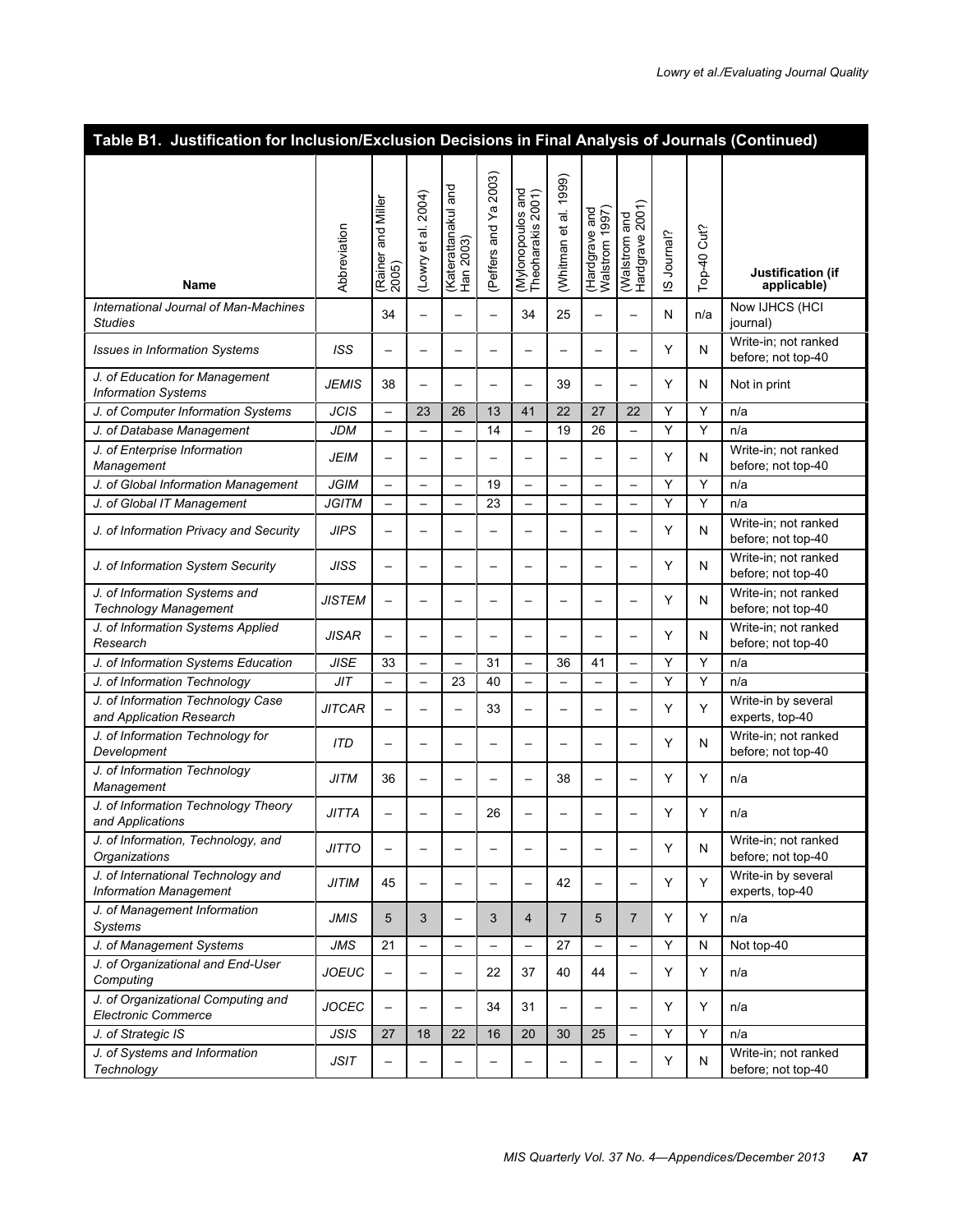| Table B1. Justification for Inclusion/Exclusion Decisions in Final Analysis of Journals (Continued)                                                       |                     |                             |                          |                                       |                          |                                        |                          |                                  |                                  |              |                  |                                            |
|-----------------------------------------------------------------------------------------------------------------------------------------------------------|---------------------|-----------------------------|--------------------------|---------------------------------------|--------------------------|----------------------------------------|--------------------------|----------------------------------|----------------------------------|--------------|------------------|--------------------------------------------|
| <b>Name</b>                                                                                                                                               | Abbreviation        | (Rainer and Miller<br>2005) | 2004)<br>(Lowry et al.   | and<br>(Katerattanakul a<br>Han 2003) | (Peffers and Ya 2003)    | (Mylonopoulos and<br>Theoharakis 2001) | (Whitman et al. 1999)    | (Hardgrave and<br>Walstrom 1997) | (Walstrom and<br>Hardgrave 2001) | S Journal?   | Cut?<br>$Top-40$ | Justification (if<br>applicable)           |
| J. of the Association for Information<br>Systems                                                                                                          | <b>JAIS</b>         |                             | 12                       |                                       | 9                        | 30                                     |                          | $\overline{\phantom{0}}$         | _                                | Y            | Y                | n/a                                        |
| Journal of Computer and System<br><b>Sciences</b>                                                                                                         |                     | $\overline{\phantom{0}}$    | $\overline{\phantom{0}}$ | 13                                    | $\overline{\phantom{0}}$ | $\overline{\phantom{0}}$               |                          | $\overline{\phantom{0}}$         | $\overline{\phantom{0}}$         | N            | n/a              | <b>Primarily CS</b>                        |
| Journal of Database Administration                                                                                                                        |                     | 22                          | $\overline{\phantom{0}}$ | $\overline{\phantom{0}}$              |                          | $\overline{\phantom{0}}$               | 28                       | $\overline{\phantom{0}}$         | $\overline{\phantom{0}}$         | N            | n/a              | <b>Primarily CS</b>                        |
| Journal of Information Management                                                                                                                         |                     | 27                          | $\qquad \qquad -$        | $\qquad \qquad -$                     | $\qquad \qquad -$        | -                                      | 21                       | $\overline{\phantom{a}}$         | -                                | N            | n/a              | n/a                                        |
| Journal of Information Science                                                                                                                            |                     | 49                          | —                        |                                       | $\overline{\phantom{0}}$ | —                                      | 23                       | $\overline{\phantom{0}}$         | $\overline{\phantom{0}}$         | N            | n/a              | Primarily information<br>science           |
| Journal of Information Systems                                                                                                                            |                     | 44                          | 19                       |                                       | $\qquad \qquad -$        | 35                                     | 18                       | 39                               | $\qquad \qquad -$                | N            | n/a              | Primarily accounting                       |
| Journal of Operations Research                                                                                                                            |                     | $\overline{\phantom{0}}$    | $\overline{\phantom{0}}$ | $\overline{\phantom{0}}$              | $\overline{\phantom{0}}$ | $\overline{\phantom{0}}$               |                          | 32                               | $\overline{\phantom{0}}$         | N            | n/a              | Primarily OR/OM                            |
| Journal of Systems and Software                                                                                                                           |                     | $\overline{\phantom{0}}$    | $\overline{\phantom{0}}$ | 27                                    | $\overline{\phantom{0}}$ | $\overline{\phantom{0}}$               | $\qquad \qquad -$        | 33                               | $\overline{\phantom{0}}$         | N            | n/a              | <b>Primarily CS</b>                        |
| Journal of the ACM                                                                                                                                        |                     | 26                          | $\overline{\phantom{0}}$ | 4                                     | 17                       | 45                                     | 10                       | $\overline{\phantom{0}}$         | $\overline{\phantom{0}}$         | $\mathsf{N}$ | n/a              | <b>Primarily CS</b>                        |
| Journal of the American Society for<br><b>Information Science</b>                                                                                         |                     | $\overline{\phantom{0}}$    | -                        |                                       | $\overline{\phantom{0}}$ | <u>.</u>                               | 34                       | $\overline{\phantom{0}}$         | $\overline{\phantom{0}}$         | N            | n/a              | Primarily information<br>science           |
| Journal on Computing                                                                                                                                      |                     | $\overline{\phantom{0}}$    | 16                       | $\overline{\phantom{0}}$              |                          | $\overline{\phantom{0}}$               | $\overline{\phantom{0}}$ |                                  | $\overline{\phantom{0}}$         | $\mathsf{N}$ | n/a              | Primarily CS                               |
| Knowledge Based Systems                                                                                                                                   |                     | $\overline{\phantom{0}}$    | $\qquad \qquad -$        | 21                                    |                          | $\overline{\phantom{0}}$               |                          | 31                               | $\qquad \qquad -$                | N            | n/a              | <b>Primarily CS</b>                        |
| <b>Management Science</b>                                                                                                                                 |                     | 4                           | $\overline{4}$           |                                       |                          | 5                                      | $\overline{2}$           | 3                                | 4                                | N            | n/a              | Primarily management                       |
| <b>MIS Quarterly</b>                                                                                                                                      | <b>MISQ</b>         | $\mathbf{1}$                | $\mathbf{1}$             | $\mathbf{1}$                          | $\mathbf{1}$             | $\mathbf{1}$                           | $\mathbf{1}$             | $\mathbf{1}$                     | $\mathbf{1}$                     | Υ            | Y                | n/a                                        |
| <b>MIS Quarterly Executive</b>                                                                                                                            | <b>MISQE</b>        |                             | $\overline{\phantom{0}}$ | $\overline{\phantom{0}}$              | $\overline{\phantom{0}}$ | —                                      |                          | $\overline{\phantom{0}}$         | $\overline{\phantom{0}}$         | Y            | Y                | Write-in by several<br>experts, top-40     |
| <b>MISQ Discovery</b>                                                                                                                                     |                     | $\overline{\phantom{0}}$    |                          |                                       | 20                       | $\overline{\phantom{0}}$               |                          | $\overline{\phantom{0}}$         | $\overline{\phantom{0}}$         | N            | n/a              | No longer in print                         |
| Omega                                                                                                                                                     |                     | 48                          | $\overline{\phantom{0}}$ |                                       | $\overline{\phantom{0}}$ | 29                                     | 32                       | 24                               | 15                               | N            | n/a              | Primarily OR/OM                            |
| <b>Operations Research</b>                                                                                                                                |                     |                             | 17                       | $\overline{\phantom{0}}$              | $\overline{\phantom{0}}$ | 43                                     | $\overline{\phantom{0}}$ | 18                               | 18                               | N            | n/a              | Primarily OR/OM                            |
| <b>Organization Science</b>                                                                                                                               |                     | 31                          | 14                       | $\overline{\phantom{0}}$              | $\overline{\phantom{0}}$ | 15                                     | $\overline{\phantom{0}}$ | 8                                | $\overline{\phantom{0}}$         | N            | n/a              | Primarily OB /<br>management               |
| Organizational Behavior and Human-<br><b>Decision Processes</b>                                                                                           |                     |                             | -                        |                                       |                          | 47                                     |                          | 21                               | $\overline{\phantom{0}}$         | N            | n/a              | Primarily OB /<br>management               |
| Pacific Asia J. of the Association for<br><b>Information Systems</b>                                                                                      | <b>PAJAIS</b>       | $\overline{\phantom{0}}$    | $\overline{\phantom{0}}$ |                                       | $\overline{\phantom{0}}$ | $\overline{\phantom{0}}$               |                          | $\overline{\phantom{0}}$         | $\overline{\phantom{0}}$         | Y            | N                | Write-in; not ranked<br>before; not top-40 |
| Review of Business Information<br>Systems                                                                                                                 | <b>RBIS</b>         | $\overline{\phantom{0}}$    |                          |                                       |                          |                                        |                          |                                  |                                  | Y            | N                | Write-in; not ranked<br>before; not top-40 |
| Revista Latinoamericana y del Caribe<br>de la Asociación de Sistemas de<br>Latinoamericana y del Caribe de la<br>Asociación de Sistemas de<br>Información | <b>RELCASI</b>      |                             |                          |                                       |                          |                                        |                          |                                  |                                  | Y            | Y                | Write-in by several<br>experts, top-40     |
| Scandinavian J. of Information<br>Systems                                                                                                                 | SJIS                |                             | $\overline{\phantom{0}}$ |                                       |                          | $\overline{\phantom{0}}$               |                          | $\overline{\phantom{0}}$         | $\overline{\phantom{0}}$         | Y            | Y                | Write-in by several<br>experts, top-40     |
| Simulation                                                                                                                                                |                     | $\overline{\phantom{0}}$    | $\equiv$                 |                                       | $\overline{\phantom{0}}$ | $\overline{\phantom{0}}$               |                          | 45                               | $\overline{\phantom{0}}$         | N            | n/a              | <b>Primarily CS</b>                        |
| Sloan Management Review                                                                                                                                   |                     | 16                          | $\overline{\phantom{0}}$ | $\qquad \qquad -$                     | $\overline{\phantom{0}}$ | 12                                     | 8                        | 13                               | 13                               | ${\sf N}$    | n/a              | Primarily management                       |
| Systèmes d' Information et<br>Management                                                                                                                  | <b>SIM</b>          | $\qquad \qquad -$           | $\overline{\phantom{0}}$ | $\qquad \qquad -$                     | $\qquad \qquad -$        | $\overline{\phantom{0}}$               | $\qquad \qquad -$        | $\overline{\phantom{0}}$         | $\qquad \qquad -$                | Y            | N                | Write-in; not ranked<br>before; not top-40 |
| The DATABASE for Advances in<br><b>Information Systems</b>                                                                                                | DATA<br><b>BASE</b> | 35                          | $\overline{\phantom{0}}$ |                                       | 8                        | 14                                     | 17                       | 29                               | 20                               | Y            | Y                | n/a                                        |
| The Information Society                                                                                                                                   |                     | $\overline{\phantom{0}}$    | $\overline{\phantom{m}}$ | $\qquad \qquad -$                     | 49                       | 36                                     | $\overline{\phantom{0}}$ | $\overline{\phantom{0}}$         | $\overline{\phantom{0}}$         | $\mathsf{N}$ | n/a              | Primarily OR/OM                            |
| Wirtschaftsinformatik                                                                                                                                     | <b>WIRT</b>         | $\overline{\phantom{0}}$    | 24                       |                                       | 32                       | $\qquad \qquad -$                      | $\overline{\phantom{0}}$ | $\overline{\phantom{0}}$         | $\overline{\phantom{0}}$         | Y            | Y                | n/a                                        |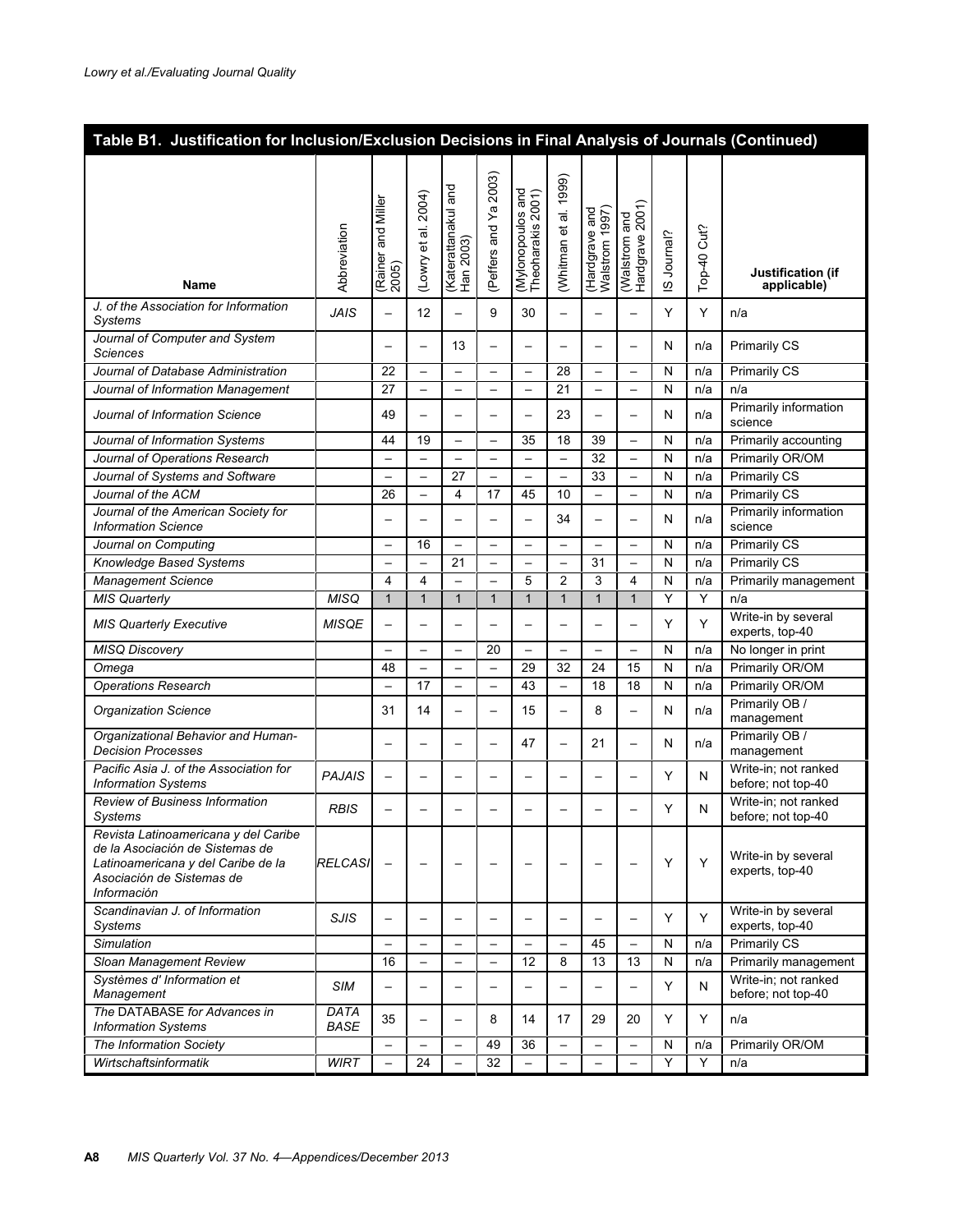| Table B2. Summary Statistics for Previous Rankings Studies' Use of IS-Centric Journals |                                            |                           |                                        |                                         |                                                                          |                            |                                                                  |                                         |  |  |
|----------------------------------------------------------------------------------------|--------------------------------------------|---------------------------|----------------------------------------|-----------------------------------------|--------------------------------------------------------------------------|----------------------------|------------------------------------------------------------------|-----------------------------------------|--|--|
| <b>Summary Item</b>                                                                    | Miller<br>nd<br>an<br>ه<br>(Raine<br>2005) | 2004)<br>ಹ<br>đ<br>(Lowry | pue<br>(Katerattanakul<br>2003)<br>Han | ᡴ<br>pue<br>S<br>S<br>(Peffers<br>2003) | and<br>$\widehat{\mathcal{L}}$<br>200<br>(Mylonopoulos<br>Theoharakis 20 | et al<br>(Whitman<br>1999) | $\frac{20}{997}$<br>$\overline{ }$<br>ያ<br>(Hardgrav<br>Walstrom | and<br>$2001$<br>(Walstrom<br>Hardgrave |  |  |
| IS journals ranked                                                                     | 19                                         | 12                        | 10                                     | 36                                      | 21                                                                       | 20                         | 13                                                               | 8                                       |  |  |
| Total journals ranked                                                                  | 48                                         | 25                        | 27                                     | 45                                      | 49                                                                       | 43                         | 45                                                               | 26                                      |  |  |
| IS journals as percent of total in study                                               | 39.6%                                      | 48.0%                     | 37.0%                                  | 80.0%                                   | 42.9%                                                                    | 46.5%                      | 28.9%                                                            | 30.8%                                   |  |  |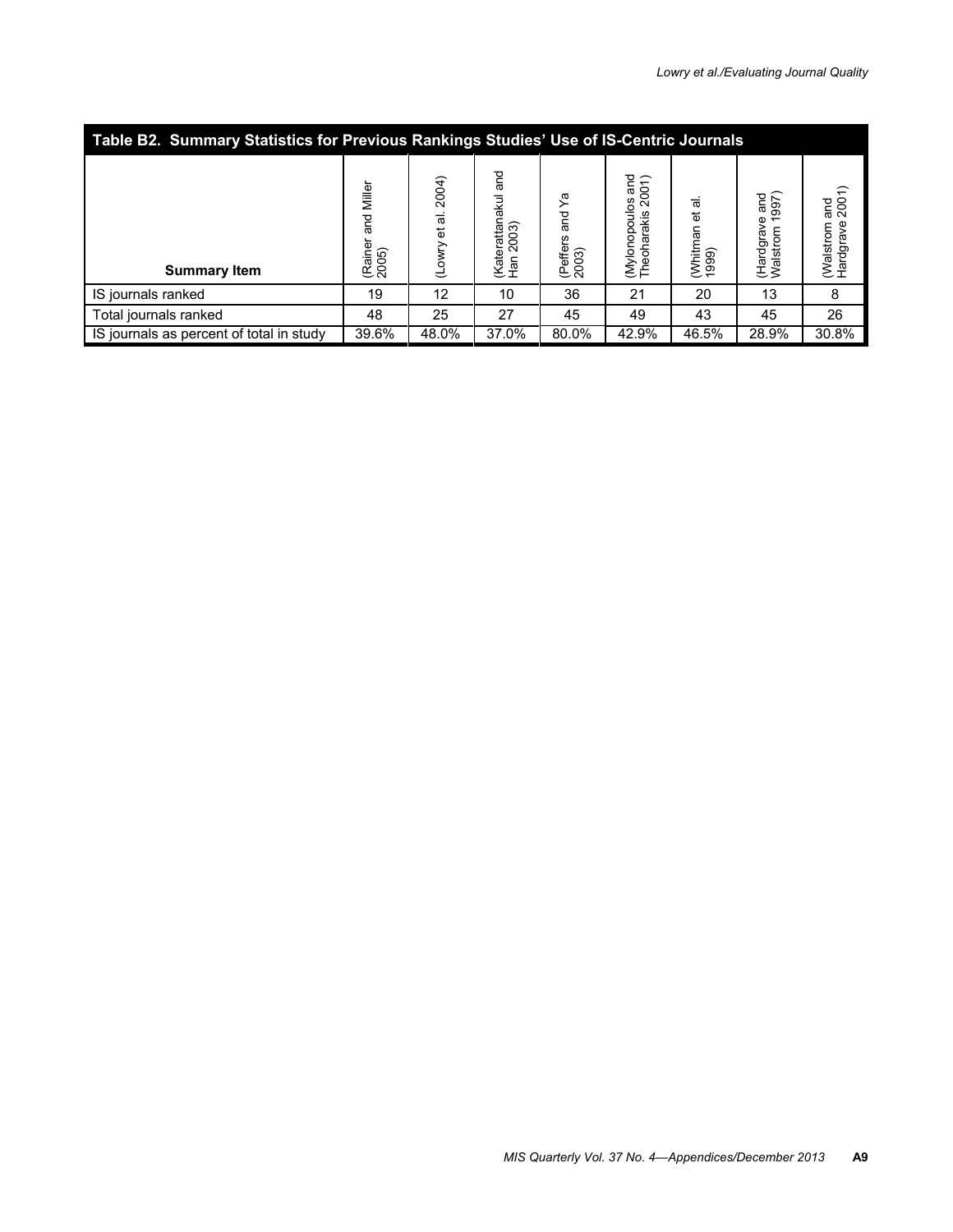# **Appendix C**

# **Considered Publications**

| Table C1. IS-Centric Journals Considered with Publishing Information                      |                                                                                                                             |                                                                                    |
|-------------------------------------------------------------------------------------------|-----------------------------------------------------------------------------------------------------------------------------|------------------------------------------------------------------------------------|
| <b>Journal Name</b>                                                                       | <b>Publisher</b>                                                                                                            | <b>Sponsoring Organization</b>                                                     |
| ACM Transactions on MIS (ACM TMIS)                                                        | <b>ACM</b>                                                                                                                  | <b>ACM</b>                                                                         |
| African J. of Information Systems (AFJIS)                                                 | The International Center for IT and<br>Development, College of Business, Southern<br>University                             | Same as publisher                                                                  |
| AIS Transactions on HCI (AIS THCI)                                                        | The Association for Information Systems (AIS)                                                                               | Same as publisher                                                                  |
| Australasian J. of Information Systems (AJIS)                                             | Australasian Association for Information<br>Systems (AAIS) through the Australian<br>Computer Society Digital Library (ACS) | University of Canberra (UC)                                                        |
| China J. of Information Systems (CJIS)                                                    | School of Economics and Management,<br>Tsinghua University, Beijing, "Information<br>Systems Journal"                       | Same as publisher                                                                  |
| Communications of the AIS (CAIS)                                                          | The Association for Information Systems (AIS)                                                                               | Same as publisher                                                                  |
| Communications of the International<br>Information Management Association (CIIMA)         | International Information Management<br>Association, Inc.                                                                   | Same as publisher                                                                  |
| Decision Support Systems (DSS)                                                            | Elsevier                                                                                                                    | Same as publisher                                                                  |
| Electronic Commerce Research and<br>Applications (ECRA)                                   | Elsevier                                                                                                                    | Same as publisher                                                                  |
| Electronic Government. An International<br>Journal (EG)                                   | Inderscience Enterprises Limited                                                                                            | Same as publisher                                                                  |
| Electronic J. of Information Systems<br>Evaluation (EJISE)                                | Academic Conferences Limited                                                                                                | Same as publisher                                                                  |
| Electronic J. of Information Systems in<br>Developing Countries (EJISDC)                  | City University of Hong Kong, Erasmus<br>University of Rotterdam, University of<br>Nebraska, Omaha                          | Same as publisher                                                                  |
| Electronic Markets (EM)                                                                   | Springer                                                                                                                    | University of St. Gallen, Switzerland<br>and the University of Leipzig,<br>Germany |
| Enterprise Information Systems (EIS)                                                      | Taylor & Francis Group                                                                                                      | Same as publisher                                                                  |
| Enterprise Modeling and Information Systems<br>Architectures, An International J. (EMISA) | Special Interest Group on Modeling Business<br>Information Systems within the German<br>Informatics Society (GI-SIGMoBIS)   | Same as publisher                                                                  |
| e-Service J. (e-SJ)                                                                       | Indiana University Press                                                                                                    | The Trustees of Indiana University                                                 |
| European J. of Information Systems (EJIS)                                                 | Palgrave Macmillan, a division of Macmillan<br><b>Publishers Limited</b>                                                    | Same as publisher                                                                  |
| Information & Management (I&M)                                                            | Elsevier                                                                                                                    | Same as publisher                                                                  |
| Information and Organization (I&O)                                                        | Elsevier                                                                                                                    | Same as publisher                                                                  |
| Information Knowledge Systems Management<br>(IKSM)                                        | <b>IOS Press</b>                                                                                                            | Same as publisher                                                                  |
| Information Management & Computer Security<br>(IM&CS)                                     | <b>Emerald Group Publishing Limited</b>                                                                                     | Same as publisher                                                                  |
| <b>Information Processing &amp; Management</b><br>(IP&M)                                  | Elsevier                                                                                                                    | Same as publisher                                                                  |
| Information Research (IR)                                                                 | Professor T.D. Wilson, Professor Emeritus of<br>the University of Sheffield                                                 | <b>Lund University Libraries</b>                                                   |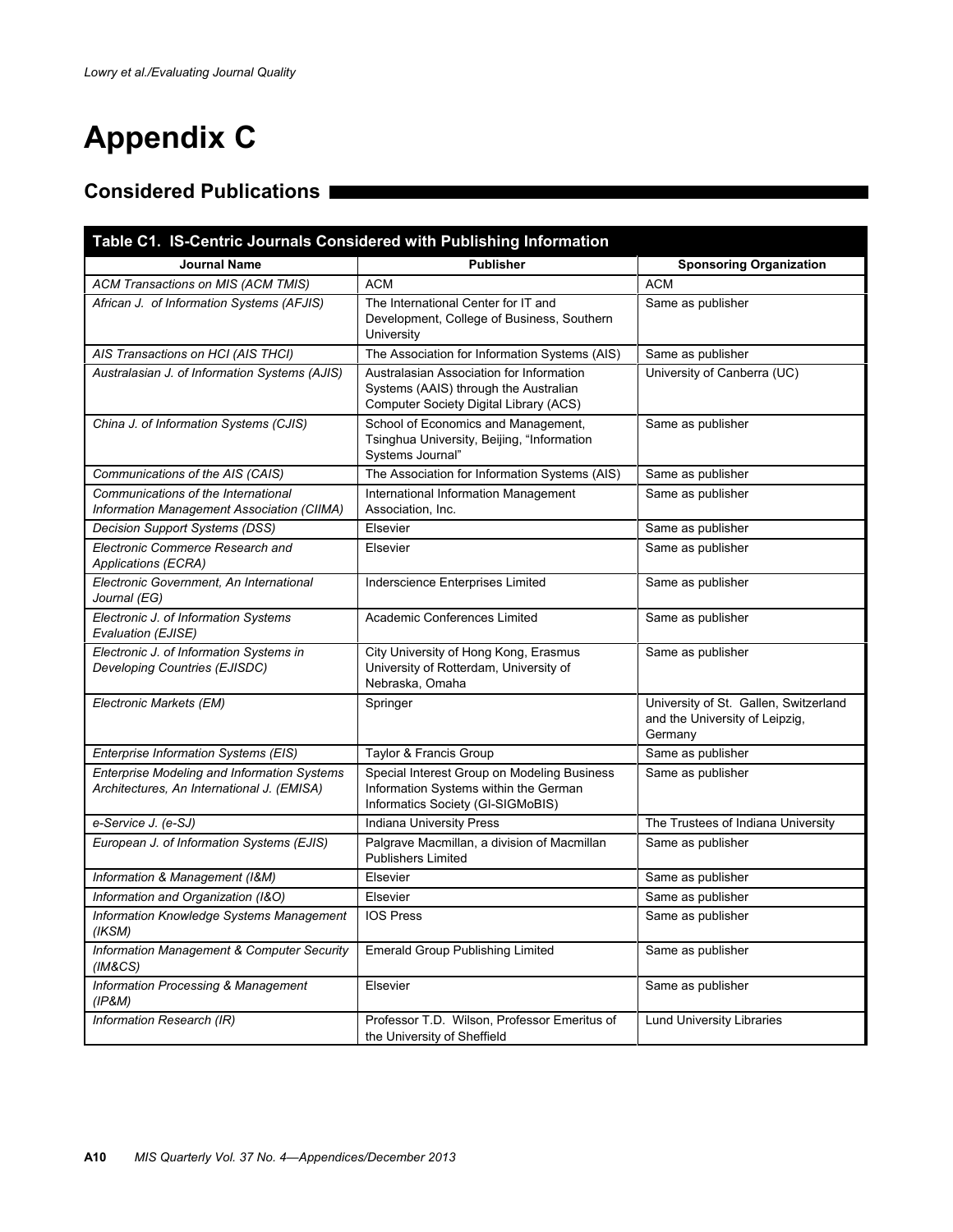|                                                                               | Table C1. IS-Centric Journals Considered with Publishing Information (Continued)                                                                                         |                                                           |
|-------------------------------------------------------------------------------|--------------------------------------------------------------------------------------------------------------------------------------------------------------------------|-----------------------------------------------------------|
| <b>Journal Name</b>                                                           | <b>Publisher</b>                                                                                                                                                         | <b>Sponsoring Organization</b>                            |
| Information Resources Management J. (IRMJ)                                    | <b>IGI Global</b>                                                                                                                                                        | The Information Resource<br>Management Association (IRMA) |
| Information Systems and eBusiness<br>Management (ISeB)                        | Springer                                                                                                                                                                 | Same as publisher                                         |
| Information Systems Education J. (ISEJ)                                       | EDSIG, the Education Special Interest Group of<br>AITP, the Association of Information<br>Technology Professionals (Chicago, Illinois)                                   | Same as publisher                                         |
| Information Systems Frontiers (ISF)                                           | Springer                                                                                                                                                                 | Same as publisher                                         |
| Information Systems J. (ISJ)                                                  | John Wiley & Sons, Inc.                                                                                                                                                  | Same as publisher                                         |
| Information Systems Management (ISM)                                          | Taylor & Francis Group                                                                                                                                                   | Same as publisher                                         |
| Information Systems Research (ISR)                                            | The Institute for Operations Research and the<br>Management Sciences (INFORMS)                                                                                           | Same as publisher                                         |
| Information Technology & People (IT&P)                                        | <b>Emerald Group Publishing Limited</b>                                                                                                                                  | Same as publisher                                         |
| Information Technology and Management<br>(IT&M)                               | Springer                                                                                                                                                                 | Same as publisher                                         |
| International J. of Business Information<br>Systems (IJBIS)                   | Inderscience Enterprises Limited                                                                                                                                         | Same as publisher                                         |
| International J. of Electronic Commerce (IJEC)                                | M.E. Sharpe                                                                                                                                                              | Same as publisher                                         |
| International J. of Enterprise Information<br>Systems (IJEIS)                 | <b>IGI Global</b>                                                                                                                                                        | Same as publisher                                         |
| International J. of Information and Decision<br>Sciences (IJIDS)              | Inderscience Enterprises Limited                                                                                                                                         | Same as publisher                                         |
| International J. of Information Management<br>(IJIM)                          | Elsevier                                                                                                                                                                 | Same as publisher                                         |
| International J. of Information System<br>Modeling and Design (IJISMD)        | <b>IGI Global</b>                                                                                                                                                        | <b>IRMA</b>                                               |
| International J. of Information Technologies<br>and Systems Approach (IJITSA) | <b>IGI Global</b>                                                                                                                                                        | <b>IRMA</b>                                               |
| International J. of Intercultural Information<br>Management (IJIIM)           | Inderscience Enterprises Limited                                                                                                                                         | Same as publisher                                         |
| International J. of Technology Management<br>(IJTM)                           | Inderscience Enterprises Limited                                                                                                                                         | Same as publisher                                         |
| Issues in Information Systems (ISS)                                           | International Association for Computer<br>Information Systems (IACIS)                                                                                                    | Same as publisher                                         |
| J. of Computer Information Systems (JCIS)                                     | International Association for Computer<br>Information Systems (IACIS)                                                                                                    | Same as publisher                                         |
| J. of Database Management (JDM)                                               | <b>IGI Global</b>                                                                                                                                                        | <b>IRMA</b>                                               |
| J. of Enterprise Information Management<br>(JEIM)                             | Emerald Group Publishing Limited                                                                                                                                         | Same as publisher                                         |
| J. of Global Information Management (JGIM)                                    | <b>IGI Global</b>                                                                                                                                                        | <b>IRMA</b>                                               |
| J. of Global Information Technology<br>Management (JGITM)                     | Ivy League Publishing                                                                                                                                                    | Same as publisher                                         |
| J. of Information Privacy and Security (JIPS)                                 | UW-Whitewater, Global Business Resource<br>Center                                                                                                                        | Same as publisher                                         |
| J. of Information System Security (JISS)                                      | The Information Institute                                                                                                                                                | Same as publisher                                         |
| J. of Information Systems and Technology<br>Management (JISTEM)               | TECSI - Laboratório de Tecnologia e Sistemas<br>de Informação - FEA USP/ TECSI - Research<br>Lab on Information Systems and Technology,<br>Universidade de São Paulo-USP | Same as publisher                                         |
| J. of Information Systems Applied Research<br>(JISAR)                         | EDSIG, the Education Special Interest Group of<br>AITP, the Association of Information<br>Technology Professionals (Chicago, Illinois)                                   | Same as publisher                                         |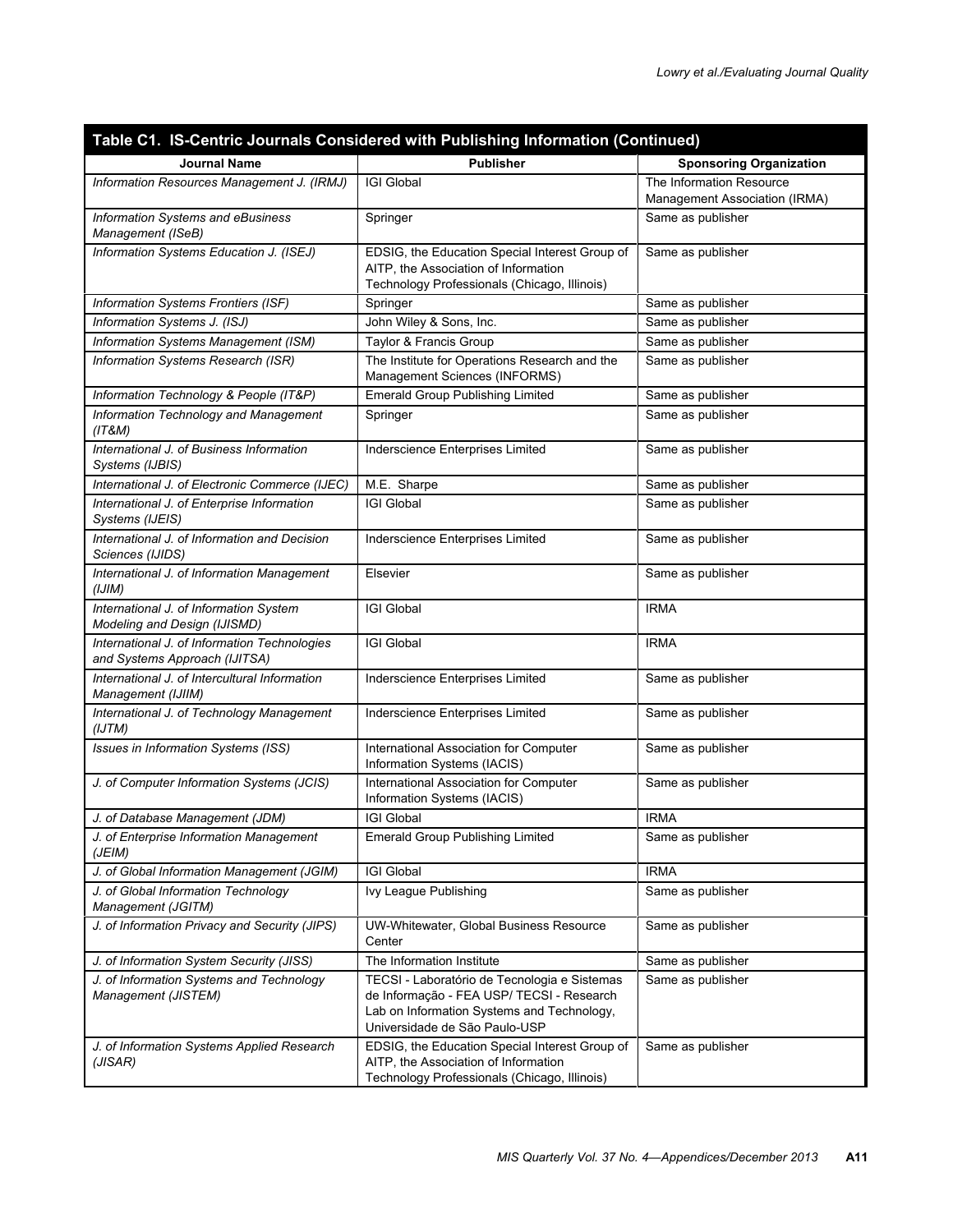|                                                                                                                                                                  | Table C1. IS-Centric Journals Considered with Publishing Information (Continued)                                 |                                                                                                                                    |
|------------------------------------------------------------------------------------------------------------------------------------------------------------------|------------------------------------------------------------------------------------------------------------------|------------------------------------------------------------------------------------------------------------------------------------|
| <b>Journal Name</b>                                                                                                                                              | <b>Publisher</b>                                                                                                 | <b>Sponsoring Organization</b>                                                                                                     |
| J. of Information Systems Education (JISE)                                                                                                                       | Education Special Interest Group (EDSIG) of<br>the Association of Information Technology<br>Professionals (AITP) | Same as publisher                                                                                                                  |
| J. of Information Technology (JIT)                                                                                                                               | Palgrave Macmillan, a division of Macmillan<br><b>Publishers Limited</b>                                         | Same as publisher                                                                                                                  |
| J. of Information Technology Case and<br>Application Research (JITCAR)                                                                                           | Ivy League Publishing                                                                                            | Same as publisher                                                                                                                  |
| J. of Information Technology for Development<br>(ITD)                                                                                                            | <b>Taylor and Francis</b>                                                                                        | College of Information Science and<br>Technology at the University of<br>Nebraska Omaha                                            |
| J. of Information Technology Management<br>(JITM)                                                                                                                | Association of Management                                                                                        | Same as publisher                                                                                                                  |
| J. of Information Technology Theory and<br>Application (JITTA)                                                                                                   | The Association for Information Systems (AIS)                                                                    | Same as publisher                                                                                                                  |
| J. of Information, Technology, and<br>Organizations (JITTO)                                                                                                      | Informing Science Institute                                                                                      | Same as publisher                                                                                                                  |
| J. of International Technology and Information<br>Management (JITIM)                                                                                             | The International Information Management<br>Association                                                          | Same as publisher                                                                                                                  |
| J. of Management Information Systems (JMIS)                                                                                                                      | M.E. Sharpe Inc.                                                                                                 | Same as publisher                                                                                                                  |
| J. of Management Systems (JMS)                                                                                                                                   | Association of Management (AoM) /<br>International Association of Management<br>(IAoM)                           | Same as publisher                                                                                                                  |
| J. of Organizational and End User Computing<br>(JOEUC)                                                                                                           | Information Resources Management<br>Association                                                                  | Same as publisher                                                                                                                  |
| J. of Organizational Computing and Electronic<br>Commerce (JOCEC)                                                                                                | Taylor & Francis                                                                                                 | Same as publisher                                                                                                                  |
| J. of Strategic Information Systems (JSIS)                                                                                                                       | Elsevier                                                                                                         | Same as publisher                                                                                                                  |
| J. of Systems and Information Technology<br>(JSIT)                                                                                                               | <b>Emerald Group Publishing Limited</b>                                                                          | Same as publisher                                                                                                                  |
| J. of the Association for Information Systems<br>(JAIS)                                                                                                          | The Association for Information Systems (AIS)                                                                    | Same as publisher                                                                                                                  |
| MIS Quarterly (MISQ)                                                                                                                                             | Management Information Systems Research<br>Center (MISRC) of the University of Minnesota                         | Same as publisher                                                                                                                  |
| MIS Quarterly Executive (MISQE)                                                                                                                                  | The Association for Information Systems (AIS)                                                                    | Society for Information Management;<br>MISQ, AIS, Indiana University;<br>University of St. Gallen, City<br>University of Hong Kong |
| Pacific Asia J. of the Association for<br>Information Systems (PAJAIS)                                                                                           | The Association for Information Systems (AIS)                                                                    | Same as publisher                                                                                                                  |
| Review of Business Information Systems<br>(RBIS)                                                                                                                 | Clute Institute                                                                                                  | Same as publisher                                                                                                                  |
| Revista Latinoamericana y del Caribe de la<br>Asociación de Sistemas de Latinoamericana y<br>del Caribe de la Asociación de Sistemas de<br>Información (RELCASI) | The Association for Information Systems (AIS)                                                                    | Same as publisher                                                                                                                  |
| Scandinavian J. of Information Systems<br>(SJIS)                                                                                                                 | <b>IRIS Association</b>                                                                                          | The Association for Information<br>Systems (AIS)                                                                                   |
| Systèmes d'Information et Management (SIM)                                                                                                                       | <b>Editions Eska</b>                                                                                             | Association Information et<br>Management (AIM)                                                                                     |
| The DATABASE for Advances in Information<br>Systems (DATABASE)                                                                                                   | <b>ACM SIGMIS</b>                                                                                                | University of Memphis Management<br>Information Systems Department                                                                 |
| Wirtschaftsinformatik (WIRT); also published<br>in English as Business & Information Systems<br>Engineering                                                      | GablerVerlag                                                                                                     | Springer                                                                                                                           |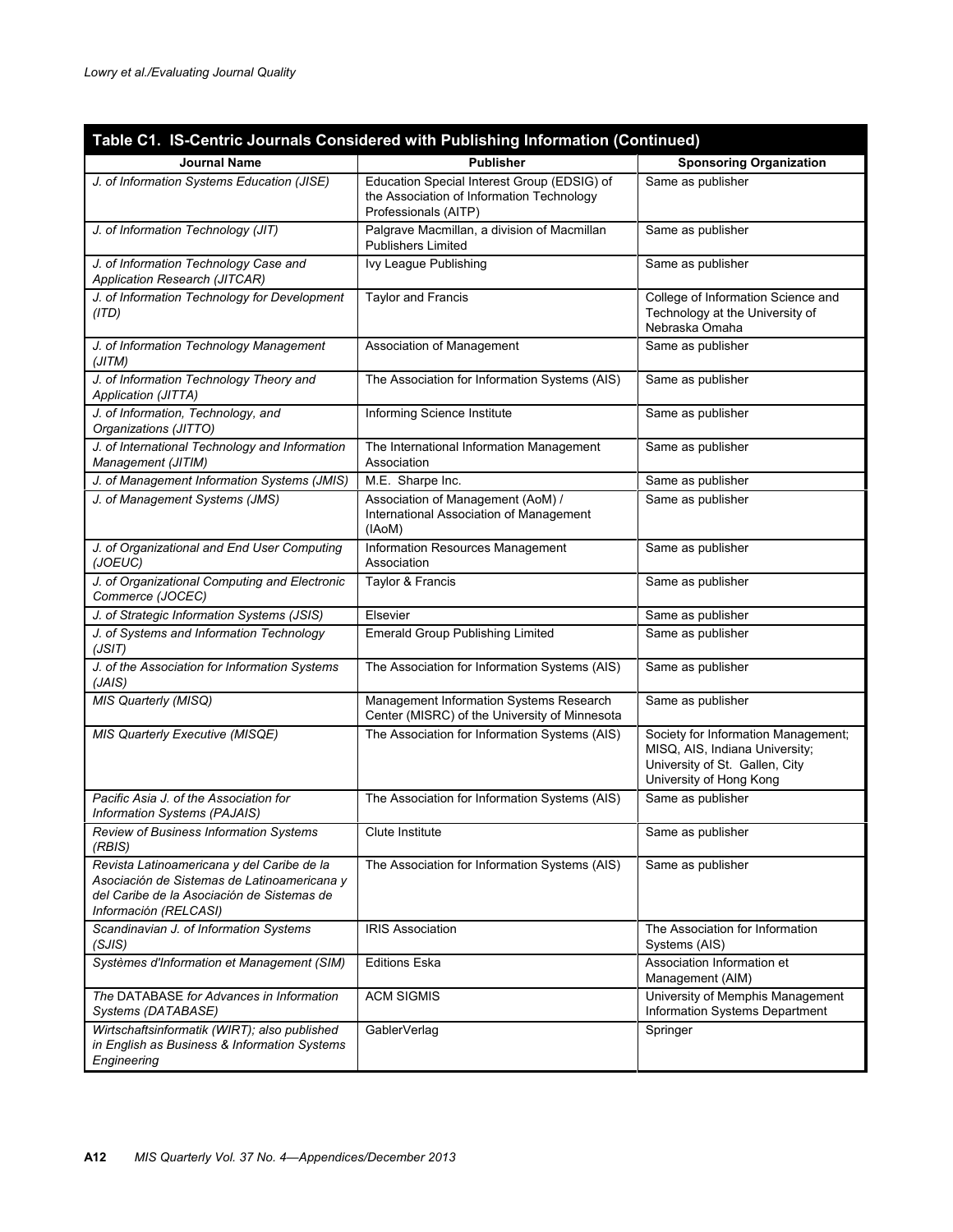# **Appendix D**

# **Details on Data Collection Procedures**

# *Population Oversampling for Expert Survey Data Collection*

For the expert assessment portion of our research, we designed the data collection methodology with an oversampling method that included almost the entire population of IS academics in the world. We followed the methodology used in Lowry et al. (2004), but included more sample sources to ensure population oversampling. Thus, we assume that our statistics are based on the population of IS researchers—not a subsample of the population. To achieve this global representation, we first used the target and respondent list from Lowry et al. We added to this group all faculty listed in the AIS membership directory, those who published in the last five years in the traditionally acknowledged top-four IS journals from previous studies (i.e., *MISQ*, *ISR*, *JMIS*, and *JAIS*), those who attended ICIS in the last five years, and anyone listed as a member of any IS department in the world (based on the AIS web site listings).

This oversampling method resulted in 16,202 purportedly unique individuals and e-mail addresses. An examination of the pool revealed that many entries were duplicates (e.g., the same person with different name spellings, additional entries with various e-mail addresses, or multiple records for the same person representing different institutions over time). We thus eliminated 1,847 potential respondents whom we could verify as having duplicate identities. We then sent invitations to the remaining potential 14,355 respondents. Of these, 4,994 e-mail addresses were invalid, generally for people who no longer resided at the institution and/or had their account suspended; spam filters blocked a much smaller portion. In addition, 372 valid e-mail addresses existed for respondents who were on long-term leave (e.g., maternity, health, and industry) or were not otherwise available. Thus, we estimate that our survey successfully reached 8,989 unique academics.

Of the 8,989 academics whom we reached, 83 noted that they were too busy or uninterested to respond; 56 noted that they were retired and thus not eligible; and 444 noted that, although they published in IS journals or resided in IS departments, they did not consider themselves to be IS academics but instead members of another field (thus, we eliminated them in our attempt to restrict our sample to IS researchers). Most of these were academics in IS departments with academic training in computer science, statistics, and operations.1

From among the 8,406 remaining target respondents, we received 2,816 responses. Of these responses, 139 were omitted because the respondents did not consider themselves to be *active* IS academics. To be conservative, we retained the 83 uninterested/busy respondents as potential respondents; thus, we estimate that our survey reached a maximum of 8,350 eligible respondents, and given the 2,816 responses that we received, we achieved a minimum 33.7 percent response rate from international IS academics. Accordingly, this participation rate was the largest international participation in an IS journal study to date. We believe that 8,350 is the most accurate estimate of the actual population of IS researchers in the world at the time our data was collected (i.e., 2010).

To increase the quality and validity of our results, our survey software prevented duplicate entries from the same person or same computer, while allowing responses only from explicitly invited participants. Finally, we omitted responses for 396 people who left portions of the survey blank without explanation. This process left 2,420 responses that were used to conduct our full data analysis. By comparison, after a similar winnowing process, Lowry et al. had 1572 responses remaining in their analysis.

# *Self-Citation Google Scholar™ Data Collection*

In order to better understand *short-term* citation activity, we identified all articles published from January 2011 through July 2012 in the 21 IS journals considered in our study, thereby resulting in 1358 articles. Using Google Scholar™, we identified every article that cited each of the identified 1,358 articles, thereby resulting in 2,548 *citing* articles. We coded each of the 2,548 citing articles into one of seven mutually exclusive categories listed below.

<sup>&</sup>lt;sup>1</sup>We conducted a random audit of 300 (out of 444) of these individuals and found that 90 (30%) were listed as "IS academics" in the AIS membership directory. This result is to be expected because the IS field is an interdisciplinary field and IS academics routinely are members of related organizations such as the ACM, IEEE, and Academy of Management.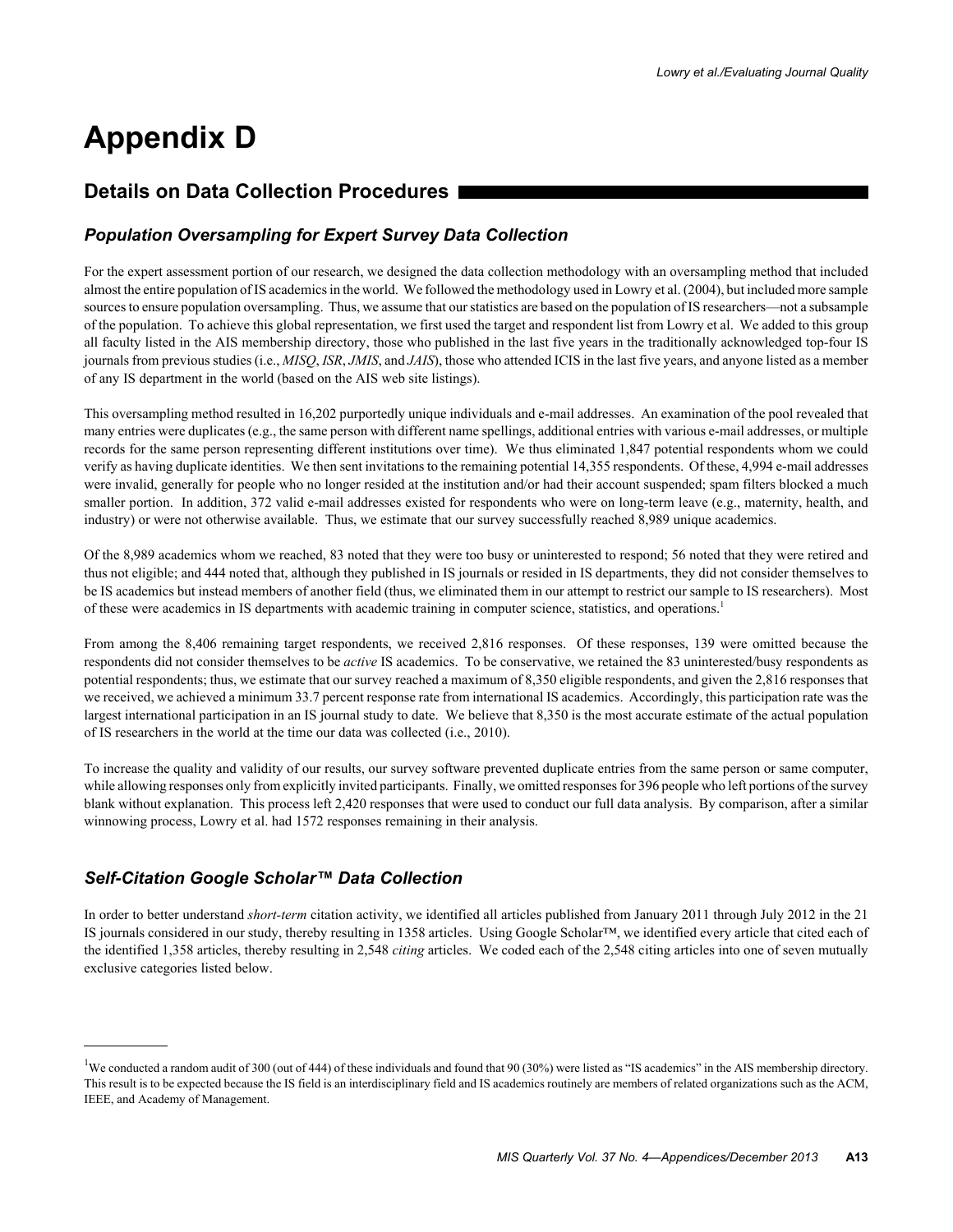- 1. **Self-cites**: Citing article was published by the same journal as the cited article.
- 2. **Non-peer**: Citing article was published in a non-peer reviewed outlet, or non-journal non-conference outlet such as dissertations, books, SSRN, sprouts, working paper, etc.
- 3. **AIS/HICSS Conference**: Citing article was published in one of the following eight conferences:
	- *HICSS* (Hawaii International Conference on System Sciences)
	- AIS Conferences:
		- $\circ$  *ICIS* (International Conference on Information Systems)
		- 0 *AMCIS* (Americas Conference on Information Systems)
	- Affiliated AIS Conferences:
		- $\circ$  *ECIS* (European Conference on Information Systems)
		- " *CONF-IRM* (International Conference on Information Resources Management)
		- $\circ$  *ICMB* (International Conference on Mobile Business)
		- $\circ$  *MCIS* (Mediterranean Conference on Information Systems)
		- " *PACIS* (Pacific-Asia Conference on Information Systems)
- 4. **Non-AIS/HICSS Conference**: Citing article was published in a conference not listed in #3, including symposiums, workshops, and colloquiums.
- 5. **IS ISI Journal**: Citing article was published in one of the 29 IS journals indexed by the ISI in 2011: *DATABASE, DSS, ECRA, EIS, EJIS, EM, I&M, I&O, IJEC, IJIM, IJTM, ISF, ISJ, ISM, ISR, IT&M, IT&P, JAIS, JCIS, JDM, JGIM, JIT, JMIS, JOCEC, JSIS, MISQ, MISQE, WIRT.*
- 6. **Other ISI Journal**: Citing article was published in a journal indexed by the ISI, but is not one of the IS journals referred to in #5 (e.g., *Journal of Psychology*).
- 7. **Non ISI Journal**: Citing article was published in any peer-reviewed journal not currently indexed by the ISI.

An error in citation counts could significantly bias results. Accordingly, we desired 100 percent reliability in our coding efforts. To establish 100 percent reliable coding, two coders were initially assigned to each of the 21 journals under review. The coders independently categorized each of the citing articles for each of the cited articles for their assigned journals. An independent third coder (reconciliation coder) identified discrepancies between the two original coders. The reconciliation coder manually investigated the unreconciled article following the same procedures of categorizing the citing articles as followed by the original coders. If his categorization counts agreed with one of the two original coders, the agreeing counts were retained. If the three coders' counts disagreed, a fourth coder worked with the reconciliation coder until the discrepancy was verbally resolved. Following this procedure ensured 100 percent reliability among coders. These citation counts were then used as input to calculate the final measures.

# **Appendix E**

# **Detailed Definitions of Citation Metrics Used**

## *ISI Impact Factor*

The Thomson Reuters ISI Impact Factor™ of a journal is the average number of citations received per paper published in that journal during the two preceding years, accounting for the number of "citable items" published (Fersht 2009). For example, the 2010 impact factor for *MISQ* (released summer 2011) is the number of citations that *MISQ* received during 2009 and 2008, divided by the number of citable items (or actual articles) the journal published during those same two years. Citable items are articles, proceedings, or research notes, and do not include editorials, letters, or book reviews. Specifically, the 2010 Impact Factor of a journal would be calculated in the following manner:

A = the number of times articles published in 2009 and 2008 were cited by indexed journals during 2010  $B =$  the total number of citable items published by that journal in 2009 and 2008 2010 impact factor  $= A/B$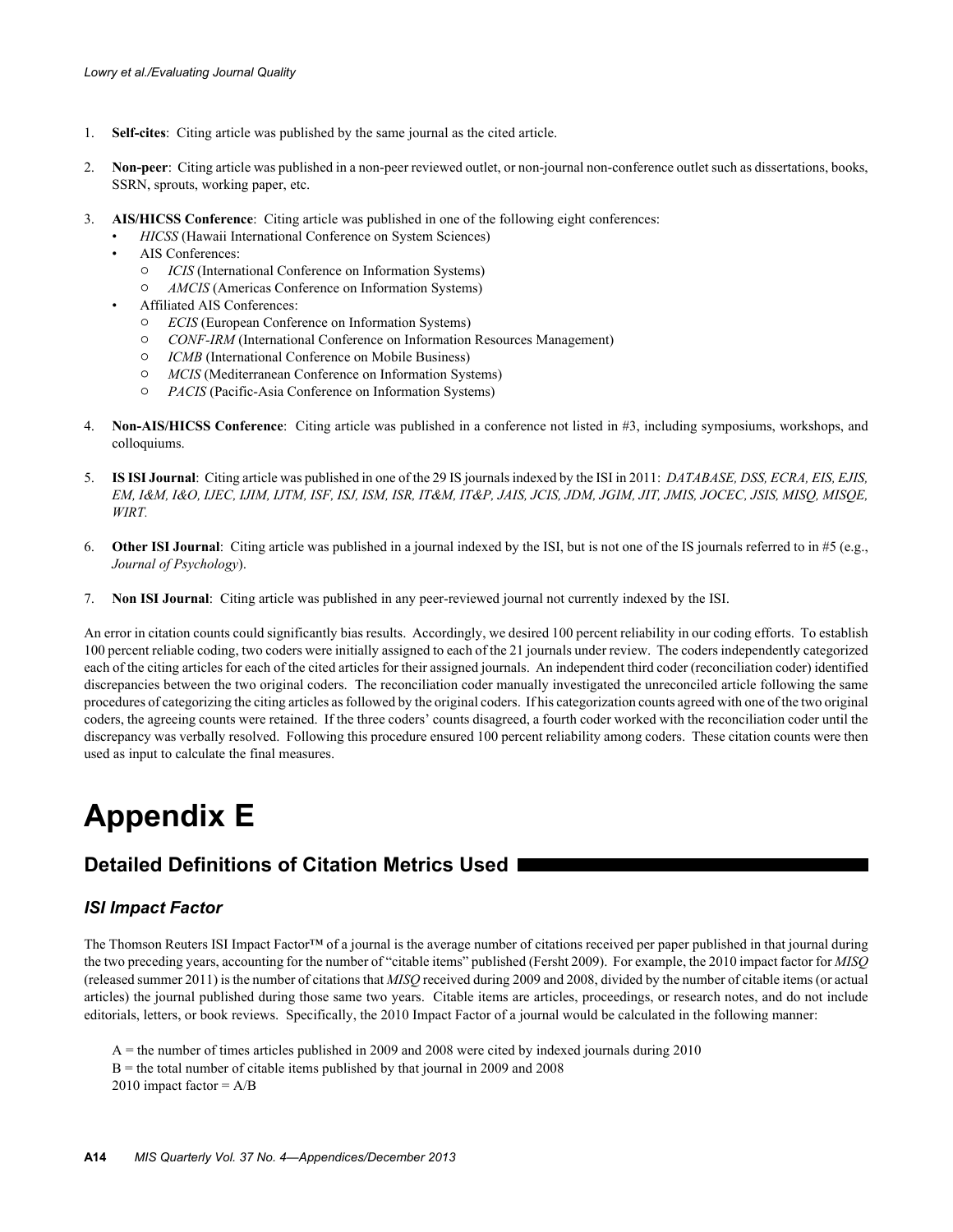Importantly, the 2010 Impact Factor could not be released until summer 2011 because the Impact Factor could not be calculated until all the 2010 publications were processed by Thomson Reuters.

Proponents of this measure admit that it is not perfect, but it is one of the most reliable in existence, being widely used for several years (Garfield 2005). A significant advantage of this measure is the ability to compare journals from different fields and disciplines fairly and consistently. A strength and a limitation of the ISI Impact Factor is that a journal has to attain a certain threshold of citations and general publisher quality indicators to be allowed to have an ISI Impact Factor. This is useful because having an ISI Impact Factor is an indicator of quality; unfortunately, this makes it difficult to assess the citation impact of journals that do not have an ISI Impact Factor.

## *ISI Five-Year Impact Factor*

The five-year impact factor is an ISI Thomson Reuters metric that uses five years of data instead of two in the standard calculation. Thus, the 2010 Five-Year Impact Factor uses years 2005–2009. Using this factor helps consider longer-term citation impact.

## *ISI Impact Factor Without Journal Self-Citation*

The ISI Impact Factor without journal self-citation is an ISI Thomson Reuters metric that is based on their Impact Factor calculation but eliminates any self-citations from the journal in question. Specifically, any citations within any article in the journal that refer to an article published in the same journal are eliminated. Thus, we included this metric to adjust further for any potential differences in self-citation rates of top IS journals.

# *ISI Five-Year Article Influence*

The Article Influence™ score is another bibliometric factor created by ISI Thomson Reuters adopted here. It determines the average influence of a journal's articles over the first five years after publication. This score is calculated by dividing a journal's Eigenfactor Score by the number of articles in the journal, normalized as a fraction of all articles in all indexed publications. This measure is roughly analogous to the Five-Year Journal Impact Factor in that it is a ratio of a journal's citation influence to the size of the journal's article contribution over a period of five years. The mean Article Influence Score is 1.00; a score greater than 1.00 indicates that each article in the journal has above-average influence. A score less than 1.00 indicates that each article in the journal has below-average influence. Of course, this measure is relative to all publications indexed by Thomson Reuters; thus, the influence is compared to the influence of other leading journals—not all journals.

#### *h-Index*

The *h*-index (Hirsch 2005) is a measure of a journal's quality based on its most highly cited articles since inception. To compute the *h*-index for a journal, all articles in the lifetime of the journal are ranked by the number of times other articles cite them. The most-cited article receives a rank of one and the ranking number increases as the number of citations decreases. A journal with an index of h has published h papers each of which has been cited in other papers at least h times. For example, if the fifth most cited article of a journal is cited at least five times (but the next most cited article is less than five), the journal has an *h*-index of five. If the  $20<sup>th</sup>$  most cited article of a journal is cited at least 20 times, the *h*-index is 20. The advantage of the *h*-index over the impact factor is that higher priority is given to the quality of articles rather than solely the number of times a journal is cited (Miller 2006). A journal with highly cited articles will have a higher *h*-index than highly cited journals with few high-quality articles. This prevents bias toward journals that tend to self-cite. Moreover, the *h*-index uses Google Scholar™ data on journals; thus, this version of impact can be computed for more published journals than the ISI Impact Factors.

#### *hc-Index*

The *hc*-index is an adjusted *h*-index that gives more weight to recently published articles than older articles as a solution to the time-in-print bias (Sidiropoulos et al. 2007); it is based on the latest Google Scholar<sup>™</sup> data. The *h*-index has been criticized for several limitations, all of which cannot be addressed in our paper because of space limitations. For more complete treatment, see Bar-Ilan (2008), Bornmann and Daniel (2009), and Bornmann et al. (2008). We have chosen to address three core limitations that have been noted in previous IS literature (Truex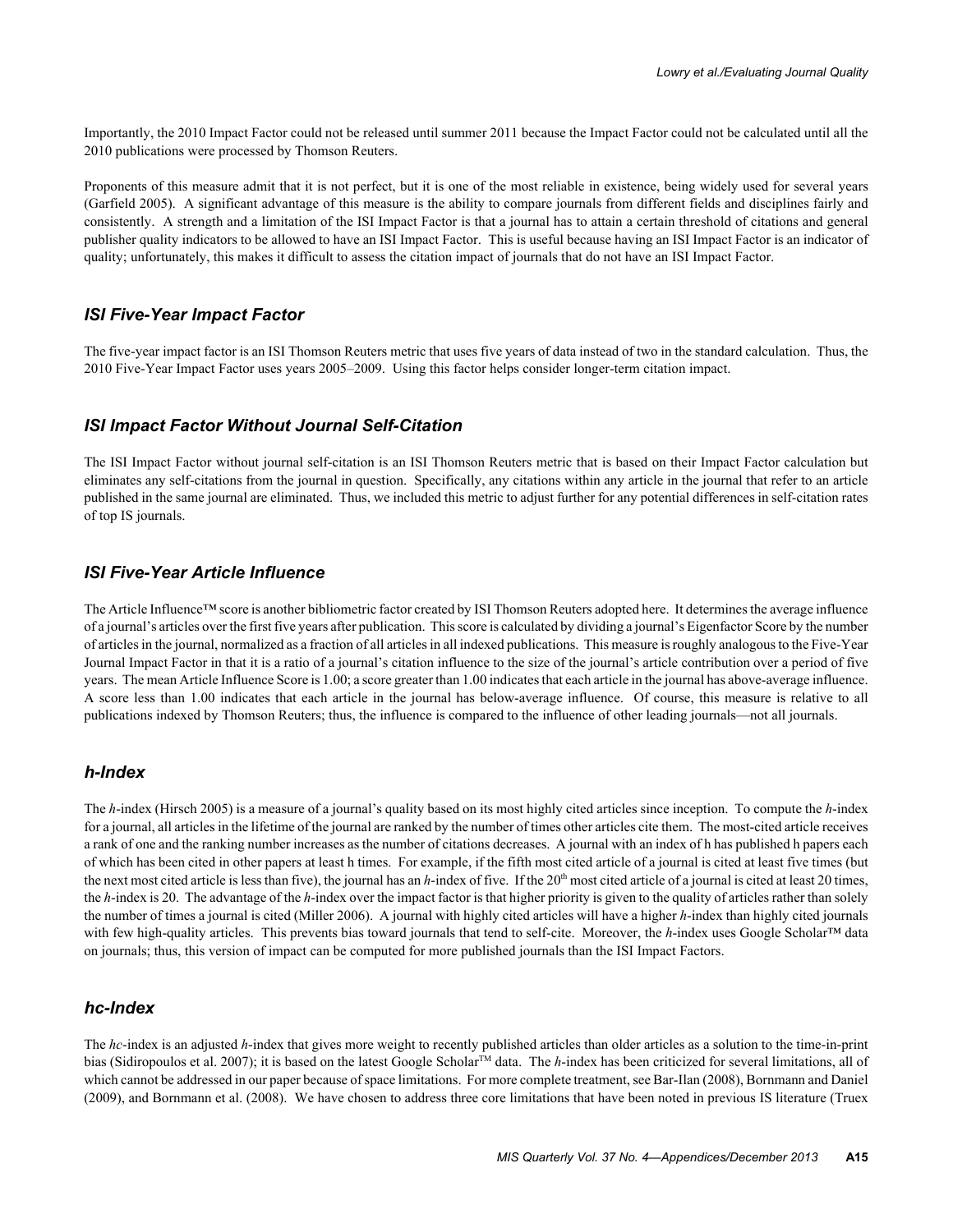et al. 2009) and that are most applicable to our journal-level comparison (Truex et al. 2009; Zhang 2009). First, the *h*-index metric considers journals over their lifetime (rather than the most recent years). As a result, journals that have been in publication for several years have a significant citation advantage over those with a shorter history of publication (Truex et al. 2009). Further, a journal that published several highly cited articles in the past will continue to have a large *h*-index even if the quality of the journal changes. To overcome this time-in-print bias, Sidiropoulos et al. (2007) proposed a variation of the *h*-index that they term the contemporary *h*-index, or *hc*-index. This metric adjusts the *h*-index by increasing the weight for more recently published articles and decreasing the weight for older papers.

## *g-Index*

The *g*-index is an adjusted *h*-index that ascribes more weight to highly influential articles (Egghe 2006); it is based on the latest Google Scholar<sup>TM</sup> data. A second limitation of the  $h$ -index important for our consideration is its inability to recognize highly influential papers. Because the *h*-index is based on rank-ordered citation counts, it does not differentiate between a paper with 50 citations and one with 50,000 citations once the rank order is established (Truex et al. 2009). The *g*-index (Egghe 2006) was developed to overcome this limitation by more heavily weighting highly cited articles. This is accomplished by incorporating a squared rank to ascribe accurate weight to highly influential articles.

## *e-Index*

The *e*-index is a metric that is complementary to the *h*-index, accounting for differences in citation patterns among journals with the same or similar *h*-index score (Zhang 2009); it is based on the latest Google Scholar™ data. The *h*-index is also limited by its lack of granularity and its information loss (Zhang 2009). Because the *h*-index is computed as the intersection of publication rank and citation count (Hirsch 2005), the *h*-index often results in ties when comparing several authors. Further, the *h*-index only infers h² citations, while ignoring all additional citations (Zhang 2009). Ties are not as common when comparing h-indices for journals, but the loss of information regarding excess citations can be an issue. For example, two journals might have the same or similar h-indices because they have similar numbers of citations for articles near the same place in their rank ordering (i.e., their intersection points of publication rank and citation count are similar). However, one journal might have many more citations in the rest of its set of articles than the other journal (i.e., the journal has a larger "tail"). This difference is lost in the *h*-index. Zhang (2009) proposed the *e*-index to address this limitation. It is calculated using citation information not included in the *h*-index, thus capturing differences in excess citations.

## *SNA—Freeman Degree*

The Freeman Degree is a localized, within-network measure of the number of direct relationships for a given journal (Freeman 1979).

## *SNA—Bonacich Power*

The Bonacich Power is a localized, within-network degree measure for a journal's power, based on the power of other journals to which it is connected (Bonacich 1987).

## *SNA—Information Centrality*

Information centrality is a measure of all paths between pairs of journals, including the strength of ties between journals (Porta et al. 2006; Stephenson and Zelen 1989).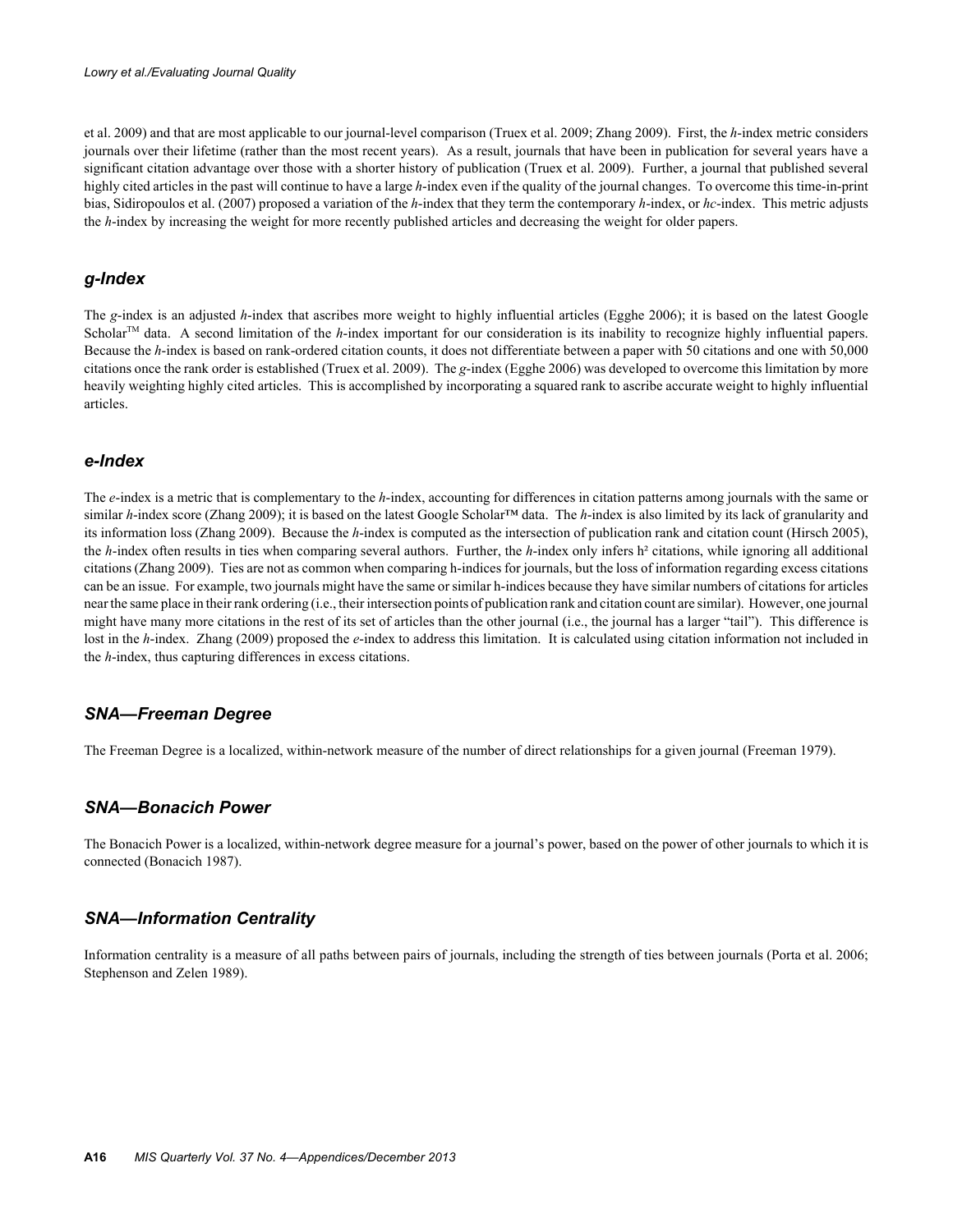# **Appendix F**

# **Details of Analysis**

| Table F1. Summary of Expert Assessment, Bibliographic, and SNA Data for 21 IS Journals Included in<br><b>Final Composite Rankings (Listed Alphabetically)</b> |                                        |                      |                  |                                                |                                     |      |     |      |                     |                          |                     |                                         |
|---------------------------------------------------------------------------------------------------------------------------------------------------------------|----------------------------------------|----------------------|------------------|------------------------------------------------|-------------------------------------|------|-----|------|---------------------|--------------------------|---------------------|-----------------------------------------|
| Journal                                                                                                                                                       | <b>Expert</b><br>Opinion (z-<br>score) | <b>ISI</b><br>Impact | 5-vear<br>Impact | <b>ISI Impact</b><br>w/o Self-<br><b>Cites</b> | <b>Article</b><br>Influence   index | $h-$ | hc- | $q-$ | index index e-index | Freeman<br><b>Degree</b> | Bonacich's<br>Power | <b>Information</b><br><b>Centrality</b> |
| $DSS**$                                                                                                                                                       | 0.23                                   | 2.14                 | 2.57             | 1.63                                           | 0.71                                | 94   | 54  | 147  | 92.94               | 21.55                    | 5.82                | 0.92                                    |
| <b>ECRA</b>                                                                                                                                                   | $-0.91$                                | 1.95                 | 1.73             | 1.66                                           | 0.40                                | 3    | 1   | 3    | 1.00                | 4.41                     | 2.87                | 0.67                                    |
| <b>EJIS</b>                                                                                                                                                   | 0.93                                   | 1.77                 | 2.21             | 1.40                                           | 0.55                                | 69   | 40  | 113  | 75.71               | 13.03                    | 5.45                | 0.79                                    |
| $18M**$                                                                                                                                                       | 0.08                                   | 2.63                 | 3.90             | 2.43                                           | 0.83                                | 114  | 65  | 179  | 113.36              | 18.10                    | 5.87                | 0.87                                    |
| $IJEC***$                                                                                                                                                     | $-0.64$                                | 0.85                 | 2.17             | 0.55                                           | 0.60                                | 62   | 39  | 117  | 87.03               | 6.58                     | 5.44                | 0.70                                    |
| ISF**                                                                                                                                                         | $-0.80$                                | 1.60                 | 1.46             | 1.23                                           | 0.42                                | 38   | 26  | 63   | 41.84               | 4.95                     | 4.33                | 0.69                                    |
| ISJ                                                                                                                                                           | 0.22                                   | 2.18                 | 3.02             | 1.96                                           | 0.72                                | 65   | 38  | 104  | 68.65               | 5.96                     | 4.43                | 0.68                                    |
| <b>ISM</b>                                                                                                                                                    | $-0.47$                                | 1.03                 | 1.28             | 0.91                                           | 0.32                                | 42   | 27  | 64   | 39.45               | 4.03                     | 4.55                | 0.66                                    |
| <b>ISR</b>                                                                                                                                                    | 2.17                                   | 3.36                 | 5.46             | 3.09                                           | 2.02                                | 150  | 87  | 271  | 198.27              | 25.30                    | 5.99                | 0.92                                    |
| IT&M**                                                                                                                                                        | $-0.67$                                | 0.73                 | 0.97             | 0.67                                           | 1.60                                | 30   | 23  | 56   | 41.34               | 0.98                     | 1.54                | 0.62                                    |
| <b>JAIS</b>                                                                                                                                                   | 0.92                                   | 2.22                 | 2.96             | 2.15                                           | 1.18                                | 53   | 35  | 84   | 53.52               | 19.80                    | 6.18                | 0.88                                    |
| JCIS                                                                                                                                                          | $-0.64$                                | 0.82                 | 0.89             | 0.52                                           | 0.18                                | 35   | 22  | 47   | 24.35               | 5.24                     | 3.27                | 0.72                                    |
| <b>JDM</b>                                                                                                                                                    | $-0.80$                                | 2.12                 | 1.98             | 1.09                                           | 0.42                                | 29   | 20  | 49   | 33.96               | 1.78                     | 1.59                | 0.62                                    |
| <b>JGIM</b>                                                                                                                                                   | $-0.86$                                | 1.22                 | 1.83             | 1.03                                           | 0.34                                | 30   | 21  | 48   | 32.02               | 1.87                     | 2.40                | 0.65                                    |
| $JIT**$                                                                                                                                                       | $-0.35$                                | 2.91                 | 3.45             | 2.78                                           | 0.82                                | 62   | 35  | 98   | 62.74               | 8.43                     | 5.20                | 0.75                                    |
| <b>JMIS</b>                                                                                                                                                   | 1.22                                   | 2.66                 | 4.05             | 2.30                                           | 1.16                                | 123  | 64  | 210  | 142.87              | 28.28                    | 5.99                | 0.96                                    |
| JOCEC                                                                                                                                                         | $-0.93$                                | 0.79                 | 1.00             | 0.72                                           | 0.23                                | 31   | 18  | 57   | 41.02               | 0.71                     | 0.92                | 0.63                                    |
| <b>JSIS</b>                                                                                                                                                   | $-0.29$                                | 2.90                 | 3.80             | 2.00                                           | 0.69                                | 58   | 34  | 101  | 70.28               | 8.19                     | 5.21                | 0.74                                    |
| <b>MISQ</b>                                                                                                                                                   | 2.61                                   | 5.04                 | 9.82             | 4.72                                           | 2.76                                | 198  | 103 | 369  | 272.12              | 56.22                    | 6.18                | 1.15                                    |
| <b>MISQE</b>                                                                                                                                                  | $-0.14$                                | 1.56                 | 2.09             | 1.19                                           | 0.58                                | 25   | 21  | 55   | 45.10               | 8.83                     | 4.32                | 0.79                                    |
| $WIRT**$                                                                                                                                                      | $-0.89$                                | 0.88                 | 0.67             | 0.00                                           | 0.05                                | 9    | 11  | 14   | 8.94                | 0.77                     | 1.70                | 0.60                                    |

Notes:

1. Grey background indicates membership in the Senior Scholars' Basket (either SenS6+2 or SenS8),

2. Double-asterisks indicate high levels of short-term self-citations and/or low short-term IS influence, which indicates potential omission. See Table F4.

| Table F2. Wilcoxon Results (p-values) for Each Weightings Scheme Comparison |         |         |       |  |  |  |  |  |  |
|-----------------------------------------------------------------------------|---------|---------|-------|--|--|--|--|--|--|
| <b>Weighting Acheme</b>                                                     | $Alt-2$ | $Alt-3$ | Alt-4 |  |  |  |  |  |  |
| Alt-1                                                                       | 0.903   | 0.455   | 0.958 |  |  |  |  |  |  |
| Alt-2                                                                       |         | 0.986   | 0.903 |  |  |  |  |  |  |
| $Alt-3$                                                                     |         |         | 0.794 |  |  |  |  |  |  |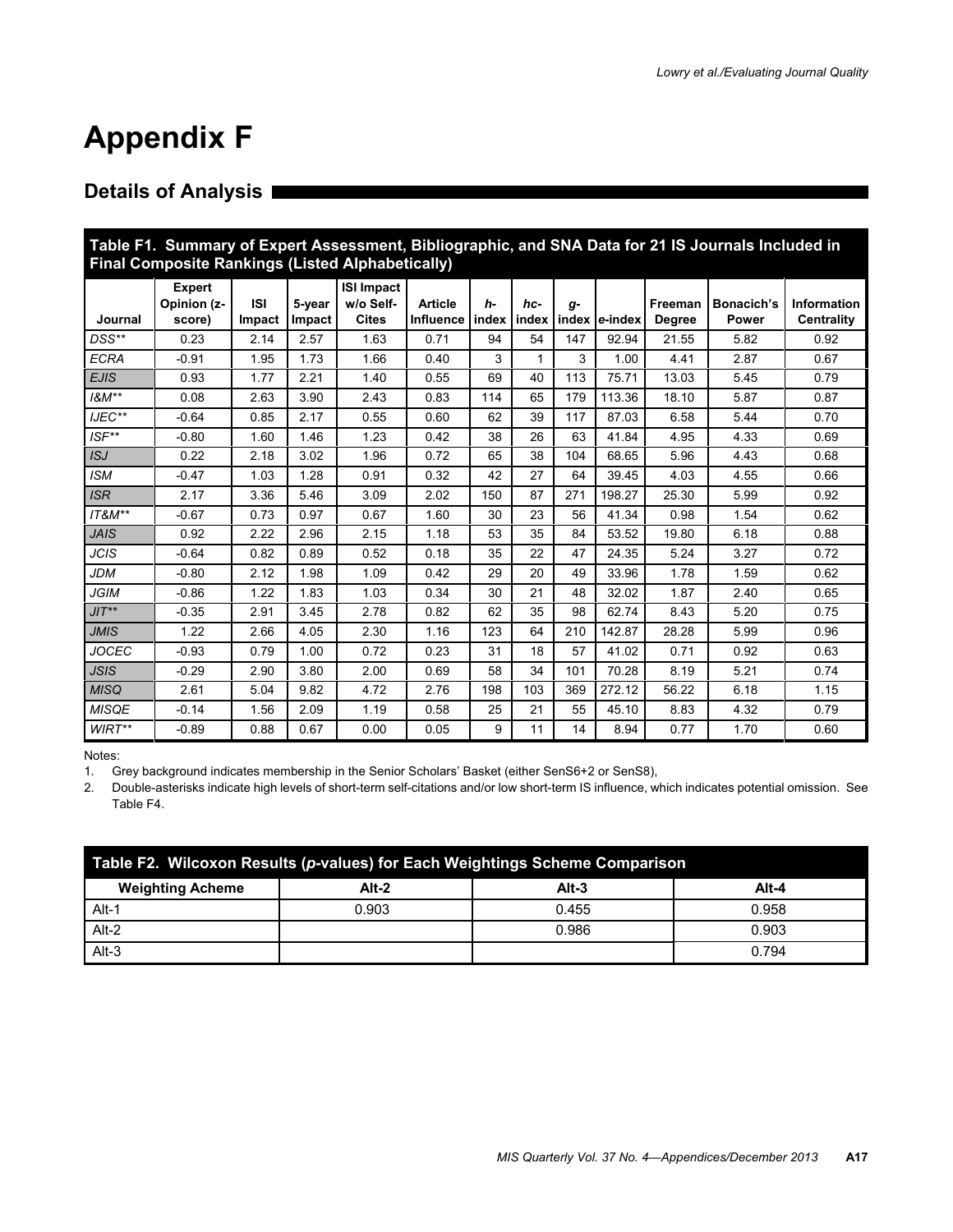|                         | Table F3. Preliminary Weighted Rankings Using Rank-Sums Across All Weighting Strategies |          |                  |          |                        |          |                        |          |                        |                 |  |  |
|-------------------------|-----------------------------------------------------------------------------------------|----------|------------------|----------|------------------------|----------|------------------------|----------|------------------------|-----------------|--|--|
| Rank                    | Alt1                                                                                    | z        | Alt <sub>2</sub> | z        | Alt <sub>3</sub>       | z        | Alt4                   | z        | <b>Composite</b>       | <b>Rank Sum</b> |  |  |
| $\mathbf{1}$            | <b>MISQ</b>                                                                             | 2.910    | <b>MISQ</b>      | 2.803    | <b>MISQ</b>            | 2.920    | <b>MISQ</b>            | 3.007    | <b>MISQ</b>            | 4               |  |  |
| $\sqrt{2}$              | <b>ISR</b>                                                                              | 1.563    | <b>ISR</b>       | 1.457    | <b>ISR</b>             | 1.660    | <b>ISR</b>             | 1.572    | <b>ISR</b>             | 8               |  |  |
| $\mathsf 3$             | <b>JMIS</b>                                                                             | 1.044    | <b>JMIS</b>      | 1.106    | <b>JMIS</b>            | 1.076    | <b>JMIS</b>            | 0.951    | <b>JMIS</b>            | 12              |  |  |
| $\overline{\mathbf{4}}$ | $18M**$                                                                                 | 0.757    | $18M**$          | 0.770    | $18M**$                | 0.799    | $18M^{**}$             | 0.701    | $18M^{**}$             | 16              |  |  |
| 5                       | DSS**                                                                                   | 0.499    | DSS**            | 0.619    | DSS**                  | 0.508    | <b>JAIS</b>            | 0.384    | DSS**                  | 21              |  |  |
| $\,6$                   | <b>JAIS</b>                                                                             | 0.380    | <b>JAIS</b>      | 0.526    | <b>JAIS</b>            | 0.229    | DSS**                  | 0.372    | <b>JAIS</b>            | 23              |  |  |
| $\overline{7}$          | $JIT**$                                                                                 | 0.227    | $JIT**$          | 0.207    | $JIT**$                | 0.145    | $JIT**$                | 0.327    | $JIT**$                | 28              |  |  |
| 8                       | <b>JSIS</b>                                                                             | 0.149    | <b>EJIS</b>      | 0.161    | <b>JSIS</b>            | 0.089    | <b>JSIS</b>            | 0.215    | <b>JSIS</b>            | 33              |  |  |
| $\boldsymbol{9}$        | <b>EJIS</b>                                                                             | 0.076    | <b>JSIS</b>      | 0.144    | <b>EJIS</b>            | 0.079    | <b>ISJ</b>             | 0.008    | <b>EJIS</b>            | 36              |  |  |
| 10                      | <b>ISJ</b>                                                                              | $-0.038$ | <b>ISJ</b>       | $-0.091$ | ISJ                    | $-0.031$ | <b>EJIS</b>            | $-0.012$ | ISJ                    | 39              |  |  |
| 11                      | IJEC**                                                                                  | $-0.175$ | IJEC**           | $-0.111$ | IJEC**                 | $-0.108$ | IJEC**                 | $-0.306$ | $IJEC***$              | 44              |  |  |
| 12                      | <b>MISQE</b>                                                                            | $-0.348$ | <b>MISQE</b>     | $-0.268$ | <b>MISQE</b>           | $-0.421$ | <b>MISQE</b>           | $-0.357$ | <b>MISQE</b>           | 48              |  |  |
| 13                      | $ISF^{**}$                                                                              | $-0.436$ | $ISF^{**}$       | $-0.400$ | ISF**                  | $-0.453$ | $ISF^{**}$             | $-0.455$ | $ISF^{**}$             | 52              |  |  |
| 14                      | <b>ISM</b>                                                                              | $-0.527$ | <b>ISM</b>       | $-0.471$ | <b>ISM</b>             | $-0.515$ | <b>ISM</b>             | $-0.595$ | <b>ISM</b>             | 56              |  |  |
| 15                      | <b>JCIS</b>                                                                             | $-0.757$ | <b>JCIS</b>      | $-0.701$ | <b>IT&amp;M**</b>      | $-0.726$ | <b>ECRA</b>            | $-0.654$ | <b>JCIS</b>            | 65              |  |  |
| 16                      | <b>JDM</b>                                                                              | $-0.767$ | <b>ECRA</b>      | $-0.767$ | <b>JCIS</b>            | $-0.737$ | <b>JDM</b>             | $-0.665$ | <b>JDM</b>             | 67              |  |  |
| 17                      | $IT8M**$                                                                                | $-0.768$ | <b>JGIM</b>      | $-0.824$ | <b>JDM</b>             | $-0.747$ | IT&M                   | $-0.677$ | $IT8M**$               | 68              |  |  |
| 18                      | <b>JGIM</b>                                                                             | $-0.770$ | <b>JDM</b>       | $-0.890$ | <b>JGIM</b>            | $-0.748$ | <b>JGIM</b>            | $-0.739$ | <b>ECRA</b>            | 69              |  |  |
| 19                      | <b>ECRA</b>                                                                             | $-0.774$ | $IT8M**$         | $-0.900$ | <b>ECRA</b>            | $-0.903$ | <b>JCIS</b>            | $-0.833$ | <b>JGIM</b>            | 71              |  |  |
| 20                      | <b>JOCEC</b>                                                                            | $-1.030$ | <b>JOCEC</b>     | $-1.138$ | <b>JOCEC</b>           | $-0.934$ | <b>JOCEC</b>           | $-1.017$ | <b>JOCEC</b>           | 80              |  |  |
| 21                      | $WIRT**$                                                                                | $-1.214$ | $WIRT**$         | $-1.232$ | $W\!R\mathcal{T}^{**}$ | $-1.182$ | $W\!R\mathcal{T}^{**}$ | $-1.227$ | $W\!R\mathcal{T}^{**}$ | 84              |  |  |

Notes:

1. Grey background indicates membership in the Senior Scholars' Basket (either SenS6+2 or SenS8).

2. Double-asterisks indicate high levels of short-term self-citations and/or low short-term IS influence, indicating potential omission. See Table F4.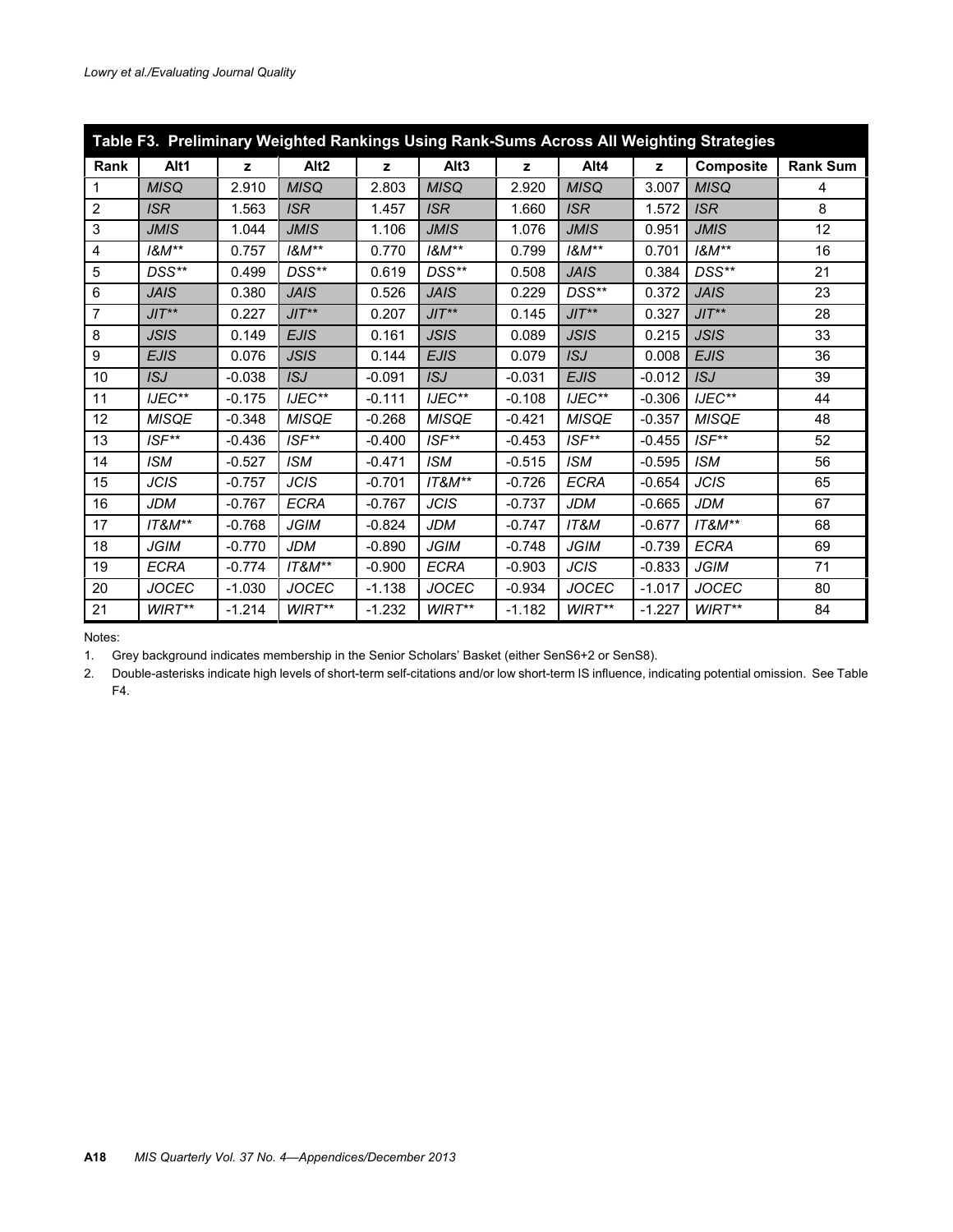| Table F4. Results of Applying Filtering Criteria to Top-21 IS Journals (Listed Alphabetically) |         |                       |                                   |                       |                                                   |                                                |                                                     |
|------------------------------------------------------------------------------------------------|---------|-----------------------|-----------------------------------|-----------------------|---------------------------------------------------|------------------------------------------------|-----------------------------------------------------|
| Journal                                                                                        | # Cites | Self-<br><b>Cites</b> | <b>IS Quality</b><br><b>Cites</b> | Other<br><b>Cites</b> | <b>Short-Term Self-</b><br><b>Cite Percentage</b> | <b>Short-Term IS</b><br><b>Influence Ratio</b> | <b>Exhibits Potential Niche</b><br><b>Behavior?</b> |
| DSS**                                                                                          | 653     | 103                   | 58                                | 492                   | 15.8%                                             | 56.3%                                          | Yes                                                 |
| <b>ECRA</b>                                                                                    | 155     | 10                    | 13                                | 132                   | 6.5%                                              | 130.0%                                         | <b>No</b>                                           |
| <b>EJIS</b>                                                                                    | 88      | $\overline{7}$        | 20                                | 61                    | 8.0%                                              | 285.7%                                         | <b>No</b>                                           |
| $18M**$                                                                                        | 91      | 9                     | 3                                 | 79                    | 9.9%                                              | 33.3%                                          | Yes                                                 |
| IJEC**                                                                                         | 29      | $\overline{7}$        | $\overline{4}$                    | 18                    | 24.1%                                             | 57.1%                                          | Yes                                                 |
| $ISF^{**}$                                                                                     | 209     | 57                    | 17                                | 135                   | 27.3%                                             | 29.8%                                          | Yes                                                 |
| ISJ                                                                                            | 93      | 6                     | 22                                | 65                    | 6.5%                                              | 366.7%                                         | No                                                  |
| <b>ISM</b>                                                                                     | 10      | $\Omega$              | 3                                 | $\overline{7}$        | 0.0%                                              | n/a                                            | <b>No</b>                                           |
| <b>ISR</b>                                                                                     | 343     | 16                    | 78                                | 249                   | 4.7%                                              | 487.5%                                         | <b>No</b>                                           |
| $IT8M**$                                                                                       | 103     | 71                    | $\overline{2}$                    | 30                    | 68.9%                                             | 2.8%                                           | Yes                                                 |
| <b>JAIS</b>                                                                                    | 53      | 5                     | 16                                | 32                    | 9.4%                                              | 320.0%                                         | <b>No</b>                                           |
| <b>JCIS</b>                                                                                    | 19      | $\mathbf{1}$          | 2                                 | 16                    | 5.3%                                              | 200.0%                                         | <b>No</b>                                           |
| JDM                                                                                            | 17      | $\Omega$              | 2                                 | 15                    | 0.0%                                              | n/a                                            | <b>No</b>                                           |
| <b>JGIM</b>                                                                                    | 6       | $\mathbf 0$           | $\mathbf{1}$                      | 5                     | 0.0%                                              | n/a                                            | <b>No</b>                                           |
| $JIT**$                                                                                        | 36      | 28                    | 2                                 | 6                     | 77.8%                                             | 7.1%                                           | Yes                                                 |
| <b>JMIS</b>                                                                                    | 94      | 3                     | 24                                | 67                    | 3.2%                                              | 800.0%                                         | No                                                  |
| <b>JOCEC</b>                                                                                   | 16      | 1                     | 3                                 | 12                    | 6.3%                                              | 300.0%                                         | No                                                  |
| <b>JSIS</b>                                                                                    | 98      | 3                     | 31                                | 64                    | 3.1%                                              | 1033.3%                                        | No                                                  |
| <b>MISQ</b>                                                                                    | 375     | 19                    | 130                               | 226                   | 5.1%                                              | 684.2%                                         | No                                                  |
| <b>MISQE</b>                                                                                   | 11      | $\mathbf 0$           | 6                                 | 5                     | 0.0%                                              | n/a                                            | No                                                  |
| $WIRT**$                                                                                       | 49      | 9                     | 11                                | 29                    | 18.4%                                             | 122.2%                                         | Yes                                                 |

\*\*Double-asterisks indicate high levels of short-term self-citations and/or low short-term IS influence, which indicates possible niche behavior.

# **Appendix G**

# **Comparing Methods for Purposes of Construct and Nomological Validity**

What we have done with these expert assessment and bibliometric methods is consistent with the logic of Campbell and Fiske (1959) regarding construct validity. As in Campbell and Fiske, the methods are "maximally different" (p. 83). In that our methods agree on the results, being a form of nomological validity as described in Straub et al. (2004), we can also argue that the methods "converge."

When methods converge, they validate each other, but with only two methods, there can be no sense that one method is superior or inferior to the other. As Campbell (1960) says, the methods are "symmetric and egalitarian" (p. 548). To determine that a set of methods are better representations of the constructs, we would need multiple methods converging and discriminating in contradistinction to one of the methods. Even then, we cannot be certain in a post-positivist world that the convergence of the methods was not due to chance or varying forms of measurement error of other kinds.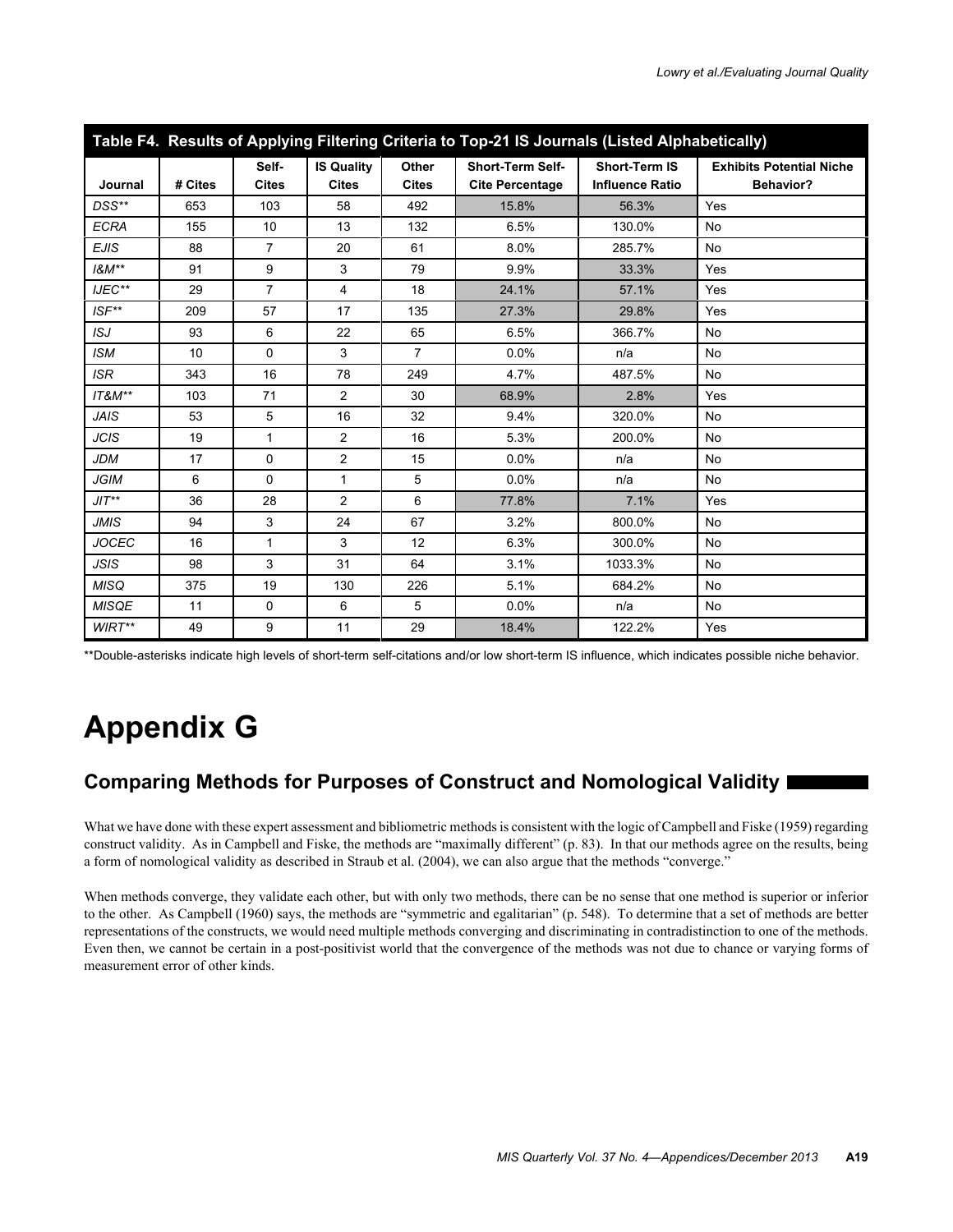# **Appendix H**

# **Assumptions and Details of Our Cluster Analyses**

Cluster analysis does not have "hard" sample size rules because it is a data mining technique that does not need to satisfy parametric or even nonparametric statistical test assumptions. Hair et al. (2009) note that if cluster analysis is based on a sample of a population, then the sample size needs to be "sufficiently large" to represent the population (p. 504). However, in our case, we are not dealing with statistical assumptions of a normal distribution nor are we inferring from a sample of journals to a larger population of journals. The only journals of interest (i.e., our defined population) are the 21 candidate journals. That being said, a conservative critique of cluster analysis assumptions emphasizes that researchers should be most concerned as to whether there are too many dimensions for the number of cases that need to be grouped (Dolnicar 2002). This conservative approach, not yet universally adopted, suggests that the minimal sample size to include no less than  $2<sup>k</sup>$  cases (k = number of variables), preferably  $5 \times 2^k$ . In our analysis,  $k = 1$ , and thus we need a minimum sample size of  $n = 10$  to meet this criterion.

Note that Sarle and Kuo (1993) document an approximate nonparametric test for the number of clusters that has been implemented in the MODECLUS procedure of SAS. The SAS documentation notes the following (SAS 1999):

This test sacrifices statistical efficiency for computational efficiency. The method for conducting significance tests is described in the chapter on the MODECLUS procedure. This method has the following useful features:

- No distributional assumptions are required.
- The choice of smoothing parameter is not critical since you can try any number of different values.
- The data can be coordinates or distances.
- Time and space requirements for the significance tests are no worse than those for obtaining the clusters.
- The power is high enough to be useful for practical purposes.

The method for computing the *p*-values is based on a series of plausible approximations. There are as yet no rigorous proofs that the method is infallible. Neither are there any asymptotic results. However, simulations for sample sizes ranging from 20 to 2000 indicate that the *p*-values are usually conservative. The only case discovered so far in which the *p*-values are liberal is a uniform distribution in one dimension for which the simulated error rates exceed the nominal significance level only slightly for a limited range of sample sizes.

## *References*

Allen, L., Jones, C., Dolby, K., Lynn, D., and Walport, M. 2009. "Looking for Landmarks: The Role of Expert Review and Bibliometric Analysis in Evaluating Scientific Publication Outputs," *PloS ONE* (4:6).

Bar-Ilan, J. 2008. "Informetrics at the Beginning of the 21st Century—A Review," *Journal of Informetrics* (2:1), pp. 1-52.

Bonacich, P. 1987. "Power and Centrality: A Family of Measures," *American Journal of Sociology* (92:5), pp. 1170-1182.

- Bornmann, L., and Daniel, H. D. 2009. "The State of *h* Index Research: Is the *h* Index the Ideal Way to Measure Research Performance?," *EMBO Reports* (10:1), pp. 2-6.
- Bornmann, L., Mutz, R., and Daniel, H. D. 2008. "Are There Better Indices for Evaluation Purposes Than the H Index? A Comparison of Nine Different Variants of the H Index Using Data from Biomedicine," *Journal of the American Society for Information Science and Technology* (59:5), pp. 830-837.
- Butler, L. 2008. "Using a Balanced Approach to Bibliometrics: Quantitative Performance Measures in the Australian Research Quality Framework," *Ethics in Science and Environmental Politics* (8:1), pp. 83-92.
- Campbell, D. T. 1960. "Recommendations for Apa Test Standards Regarding Construct, Trait, Discriminant Validity," *American Psychologist* (15:August), pp. 546-553.
- Campbell, D. T., and Fiske, D. W. 1959. "Convergent and Discriminant Validation by the Multitrait-Multimethod Matrix," *Psychological Bulletin* (56:2), pp. 81-105.
- Dolnicar, S. 2002. "A Review of Unquestioned Standards in Using Cluster Analysis for Data-Driven Market Segmentation," paper presented at the Australian and New Zealand Marketing Academy Conference 2002, Deakin University, Melbourne, Australia, December 2-4.

Egghe, L. 2006. "Theory and Practice of the G-Index," *Scientometrics* (69:1), pp. 131-152.

- Ferratt, T. W., Gorman, M. F., Kanet, J. J., and Salisbury, W. D. 2007. "IS Journal Quality Assessment Using the Author Affiliation Index," *Communications of the Association for Information Systems* (19:1), pp. 710-724.
- Fersht, A. 2009. "The Most Influential Journals: Impact Factor and Eigenfactor," *Proceedings of the National Academy of Sciences of the United States* (106:17), pp. 6883-6884.